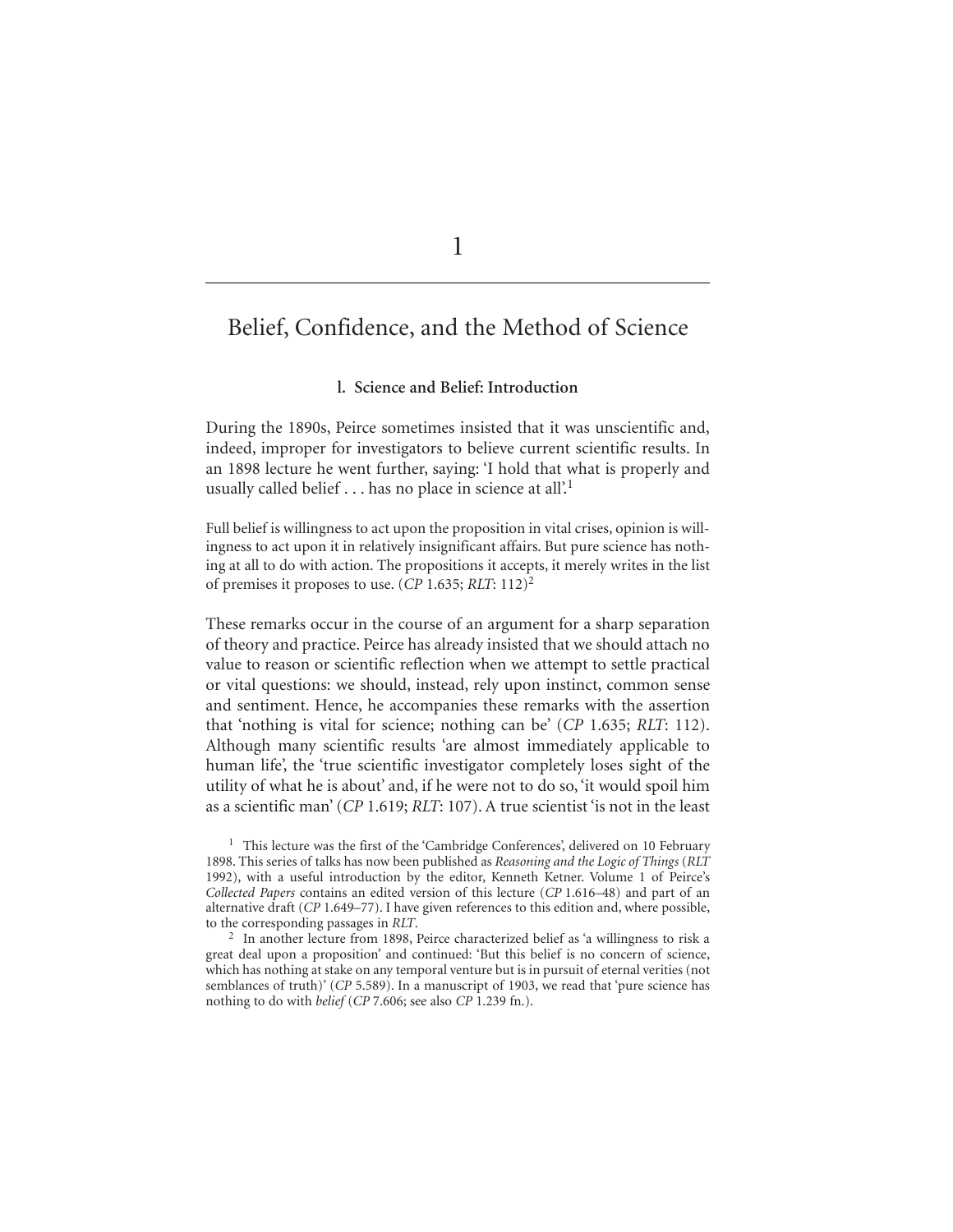wedded to his conclusions'; since nothing is risked on them, 'he stands ready to abandon one or all as soon as experience opposes them' (*CP* 1.635; *RLT*:112).

Some of them, I grant, he is in the habit of calling established truths but that merely means propositions to which no competent man today demurs. It seems probable that any given proposition of that sort will remain for a long time upon the list of propositions to be admitted. Still it may be refuted tomorrow; and if so, the scientific man will be glad to have got rid of an error. There is thus no proposition at all in science which answers to the conception of belief. (*CP* 1.635; *RLT*:  $112)^3$ 

Such statements appear to conflict with some distinctively 'Peircean', doctrines from the 1860s and 1870s.<sup>4</sup> Consider the model of inquiry found in the first of the *Illustrations of the Logic of Science*, 'The Fixation of Belief'. Belief is a settled state, a stable disposition to act; so long as we are confident of a currently accepted belief, we see no need to doubt it or to inquire further into the grounds of its truth. Inquiry is always motivated by surprise, usually perceptual surprise, which disrupts our harmonious system of beliefs, converting stable belief into living doubt. Doubt is an unsettled state prompting inquiry directed at its elimination; the goal of

 $3$  Inferences which are 'scientific ... have no true probability and are not matters for belief. We call them in science established truths, that is, they are propositions into which the economy of endeavour prescribes that, for the time being, further inquiry shall cease' (*CP* 5.589).

<sup>4</sup> Indeed, anyone unfamiliar with the writings referred to above might suppose that denying this dualism was one of the marks of 'pragmatism'. If one ignores these passages, it would be hard to question Ursula Niklas's comment that a 'particular strength of Peirce's account of the nature of meaning, given in the maxim of the pragmatic account of intellectual or scientific concepts, lies in the fact that it overcomes the traditional distinction between theory and practice' (1988: 31). As is stressed below, Peirce views science as a kind of practice, and his pragmatist maxim reflects this. Our problem is to see how this can be reconciled with the above cited claims.

The fact that there is a conflict between Peirce's apparent sharp distinction between theory and practice and his insistence that science is a 'mode of life' (*CP* 7.55) is noted by Maryann Ayim (1981: 46). She adds, plausibly: 'All the underlying tenets of Peirce's philosophy cry out against the type of rigid distinction he tried to draw between theory and practice' (p. 51). Ayim proposes that Peirce can use a third kind of science ('the sciences of review') to mediate between theoretical and practical science. This reflects her readiness to interpret Peirce's claims about 'practice' as claims about 'practical science'—which may be supported by passages such as *CP* 1.239. However *CP* 1.234 suggests a certain disdain for practical science: 'I must confess to being utterly bewildered by its motley crowd, but fortunately the natural classification of this branch will not concern us in logic.' In the light of passages cited in the text, it is natural to feel that, for Peirce, 'practical science' is not 'science properly so-called'.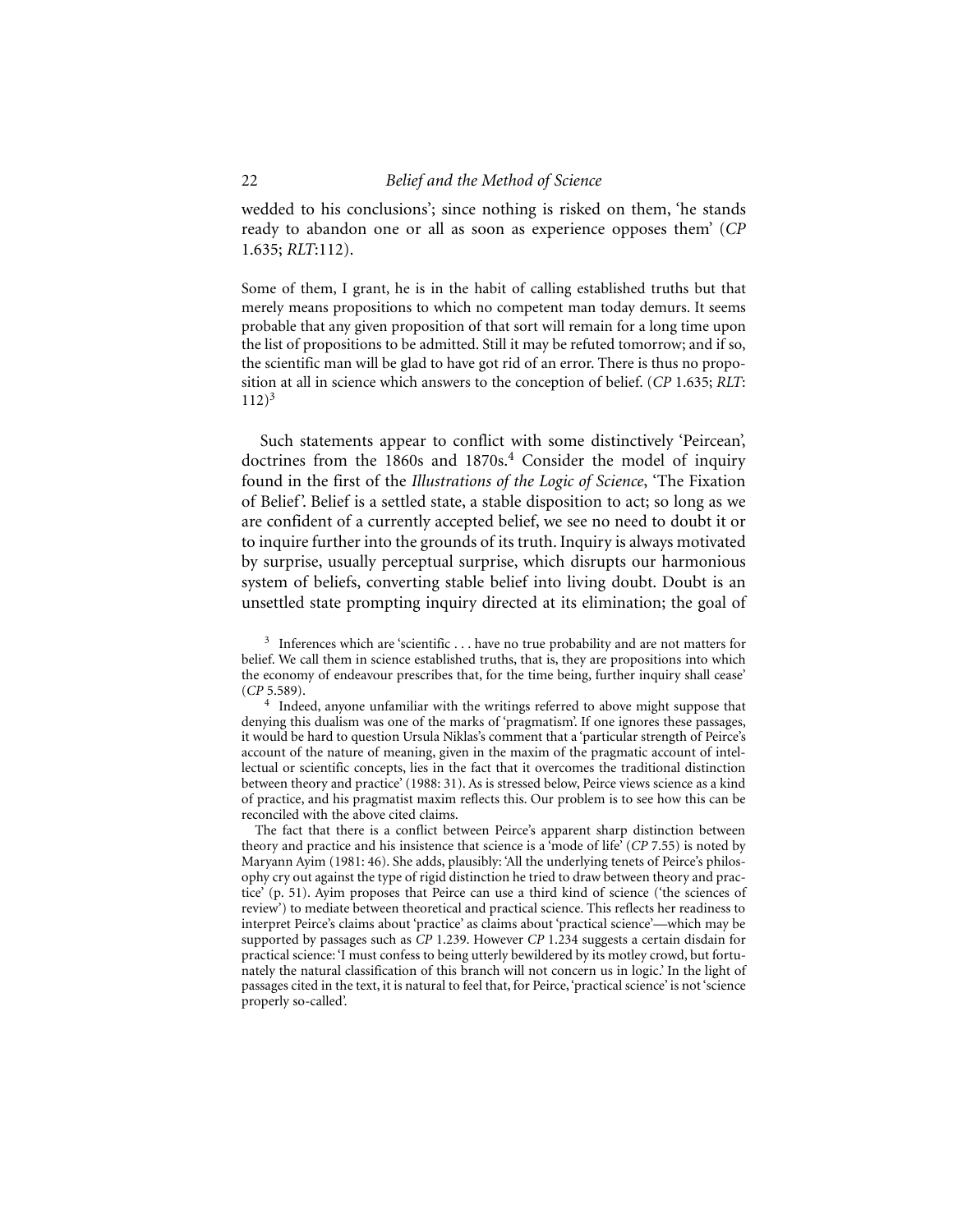the inquiry is, simply, replacement of doubt by settled belief in the truth or falsity of the disputed proposition. Hence, anything we currently believe is taken as prima facie acceptable; it has a presumption in its favour. It is clear that this picture is intended to apply to scientific inquiries as well as to common-sense ones. But if application of the scientific method cannot (or should not) produce *belief* at all, it is hard to see how we can view the method of science as a method for the fixation of *belief.* Hence one apparent tension between Peirce's 1898 remarks about theory and practice and his philosophical position twenty years earlier.<sup>5</sup>

This sense of tension is heightened when we note Peirce's anti-Cartesian rhetoric: 'let us not pretend to doubt what we do not doubt in our hearts' (W2: 212). Isn't that just what the passages from the 1890s are requiring scientists to do? If 'ought' implies 'can', then Peirce's remarks suggest that scientists can disengage their hearts from scientific propositions, but official Peircean doctrine (and common sense) may lead us to doubt that it is possible for them to do this.

The claim that scientists hold no scientific beliefs is not frequently made in Peirce's writings: it occurs in writings between 1898 and 1903; but soon after this, we find references to 'scientific belief' and comparisons of the logical and semantic properties of 'practical' and 'theoretical' belief.<sup>6</sup> So perhaps the 'no belief thesis' was a temporary lapse from philosophical good sense. Indeed, the context of some of the cited remarks might discourage us from assigning them much weight. They come from the first of the Cambridge Conferences lectures in which Peirce was berating his hosts for doubting that his proposed discussion of the foundations of logic was appropriate for his audience, and for calling instead for 'detached ideas on vitally important topics'.7 His scepticism that philosophy had much to contribute to what is now called 'applied ethics' led to his claim that 'all sensible talk about vitally important topics must be commonplace,

<sup>5</sup> For the subsequent development of my argument, it is important to note that the discussion in 'The Fixation of Belief' locates the concept of belief in two ways: beliefs are dispositions to act, states which operate in concert with desires in order to determine actions; and beliefs have a distinctive functional role in the progress of inquiry—they are settled states of assent which prompt no further inquiry into the proposition assented to. The tensions I am concerned with begin to emerge when it is asked whether these two characteristics identify the *same* states.

<sup>6</sup> See, for example, *CP* 5.539 ff (1903), and, for discussion of Peirce's attempts to draw this distinction, Thompson (1953: 253 ff). And, for contrast, note: 'the scientific spirit requires a man to be ready at all times to dump his whole cartload of *beliefs*, the moment

<sup>7</sup> It is also reasonable to suppose that Peirce had William James's recently published *The Will to Believe* in mind. See Skagestad (1981: 208 ff) and Apel (1981: 158 ff).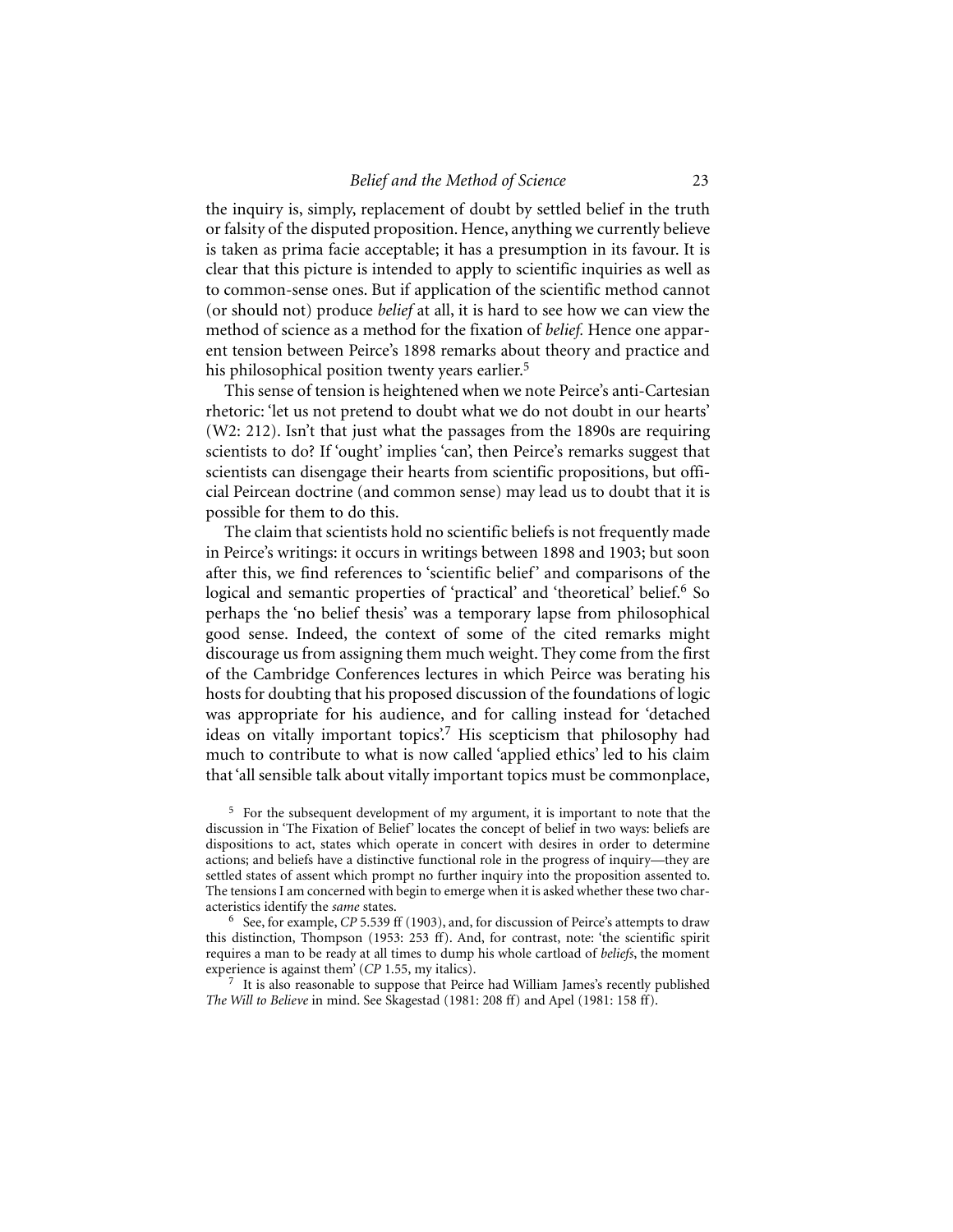all reasoning about them unsound, and all study of them narrow and sordid' (*CP* 1.677). He was probably anxious to distance himself from William James's promise that pragmatism might serve as a vehicle for the improvement of human welfare: he was certainly determined to dissociate himself from those who anticipated vital benefit from the study of metaphysics and to urge that a true scientific spirit should govern work in that discipline. Peirce may simply have over-stretched himself in lending rhetorical weight to his conservative distaste for allowing any role for rational reflection in practical or political matters: 'In everyday business, reasoning is tolerably successful, but I am inclined to think that it is done as well without the aid of theory as with it' (*CP* 1.623; *RLT*: 109).

Men many times fancy that they act from reason when, in point of fact, the reasons they attribute to themselves are nothing but excuses which unconscious instinct invents to satisfy the teasing 'whys' of the ego. The extent of this self delusion is such as to render philosophical rationalism a farce. (*CP* 1.631; *RLT*: 111)8

But there is more to it than that—indeed, a hint that this is so is provided by the writings of Popper, where a similar political and ethical anti-rationalistic conservatism, together with a view of science which resembles Peirce's in some respects, lead again to the view that scientific propositions should not be believed.<sup>9</sup>

References to scientific belief and theoretical belief need not conflict with Peirce's 'no-belief' doctrine, for scientific belief may be intended to contrast with 'what is properly and usually called belief'. The passage from *CP* 1.635 contrasts scientific assent both with 'belief' and with full belief. If the contrast with full belief can be sustained, it may be a minor verbal matter whether we describe 'what scientists are in the habit of calling established truths' as a kind of belief: what is important is that this state is distinguished from full belief.<sup>10</sup> The context of the 1898 lecture may have

<sup>8</sup> Compare: 'If you ever happen to be thrown in with an unprofessional thief, the only really bad kind of thief, you will find that two things characterize him: first, an even more immense conceit in his own reasoning powers than is common, and second, a disposition to reason about the basis of morals' ( $CP$  1.666).

<sup>9</sup> See Popper (1972). A rather different form of the thesis that scientific assent is not a form of belief is fundamental to the 'constructive empiricism' of Bas van Fraassen. He holds that rather than presenting theoretical claims as true, the scientists displays them and ascribes to them such 'virtues' as empirical adequacy (1980: 10).

 $10$  The reference to 'full belief' in these passages may suggest to the reader that Peirce is simply denying that we should be *certain* of scientific results, a lesser degree of belief ('opinion') being permissible. I hope, in the course of this chapter, to make clear that this would be a mistake.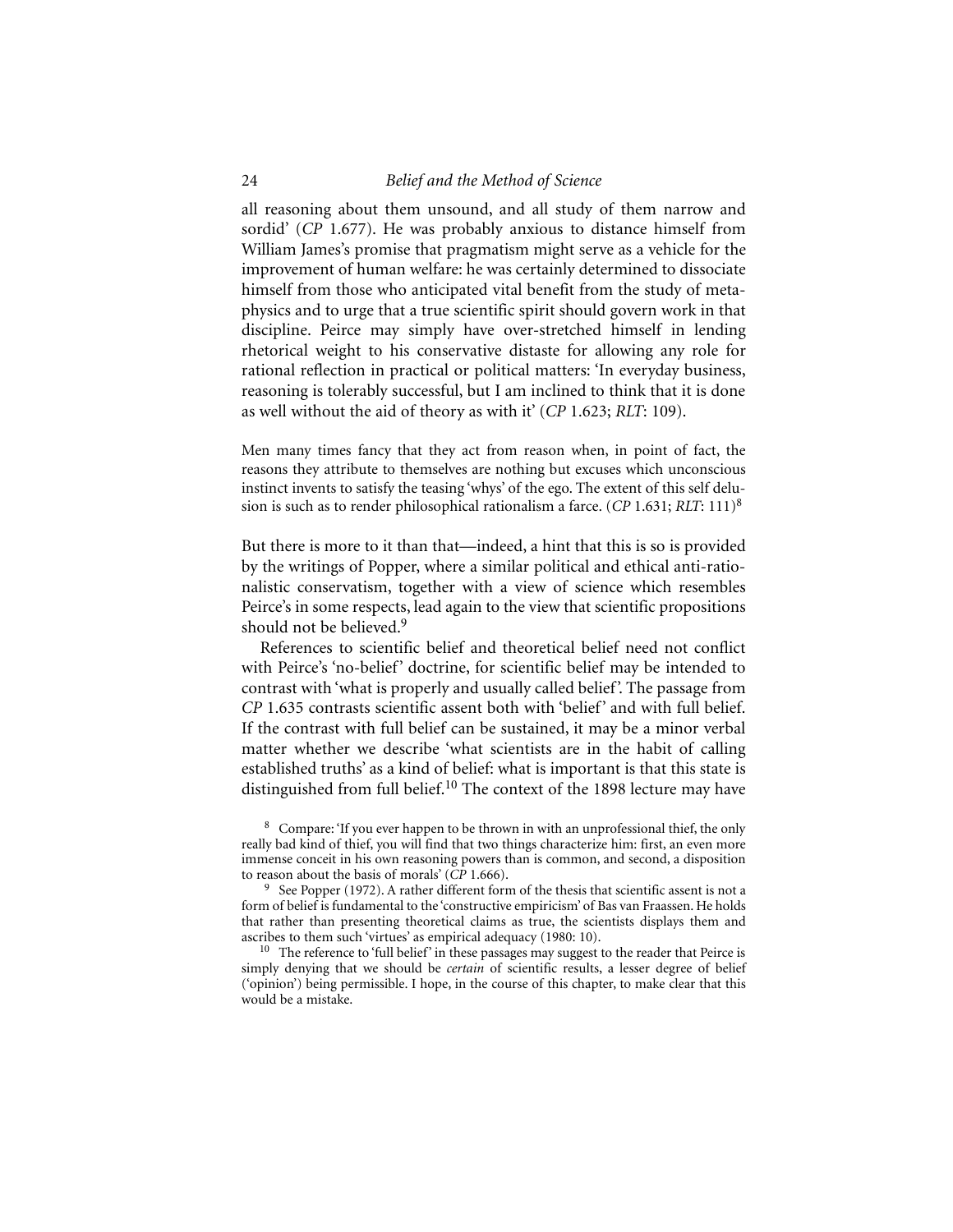dictated the formulation the point received without leading to a distortion of Peirce's true position. The underlying issue concerns his reasons for distinguishing two kinds of 'assent': it may be relatively unimportant that he was not always consistent about whether he wished to refer to both as forms of belief. There are several reasons for investigating these issues. First, they raise important questions about the nature of what (for the sake of neutrality) I shall call 'scientific assent' ('assent' for short). There are general problems about whether a resolute fallibilism is compatible with the possibility of our believing current scientific opinions, and Peirce's struggle with these may, I hope, illuminate the problems. In this chapter we focus primarily upon a negative claim: scientific assent does not involve the sort of *belief* that is involved in the explanation action. Chapter 2 takes the issue further, exploring some Peircean views about what is distinctive about *scientific* assertion and assent in more detail. In accepting a scientific claim, he claimed, we do not firmly commit ourselves to its truth. Our commitment is often only to the fact that it provides a one-sided approximate formulation of some truths that will be better grasped and formulated through further inquiry.

Second, the investigation forces us to re-examine the structure of 'The Fixation of Belief': we obtain a better focus on some features of that argument which, from Peirce's own point of view, should have been profoundly unsatisfactory.<sup>11</sup> Third, we can hope for insight into Peirce's views about the sources of our confidence in our practical assurances. He was clearly contemptuous of those who expect reason to solve practical problems. But he was no irrationalist; accepting the guidance of instinct and sentiment is a mark of wisdom, a guide to acting well. But the fourth, and most important reason for examining this issue relates to the development of Peirce's thought. Identifying some of the tensions in the arguments of 'The Fixation of Belief' will enable us to place in a proper perspective some of the emphases in Peirce's thought after 1900.

These later writings introduce a variety of themes in order to provide foundations for logic and science: in 1903, he emphasized his phenomenological defence of the categories and proposed that we ground logic in ethics and aesthetics; a few years later, these doctrines were less prominent and Peirce was stressing his critical common-sensism; and by 1908, the

<sup>&</sup>lt;sup>11</sup> This relates to an issue mentioned in note 3 above. The discussion will also, I hope, help to clarify the argumentative structure of this paper—and of the series to which it belongs. It seems to me that commentators have paid insufficient attention to Peirce's explicit claims about what is going on in these papers and have misunderstood them. Related points were made in Hookway (1985: 43 ff).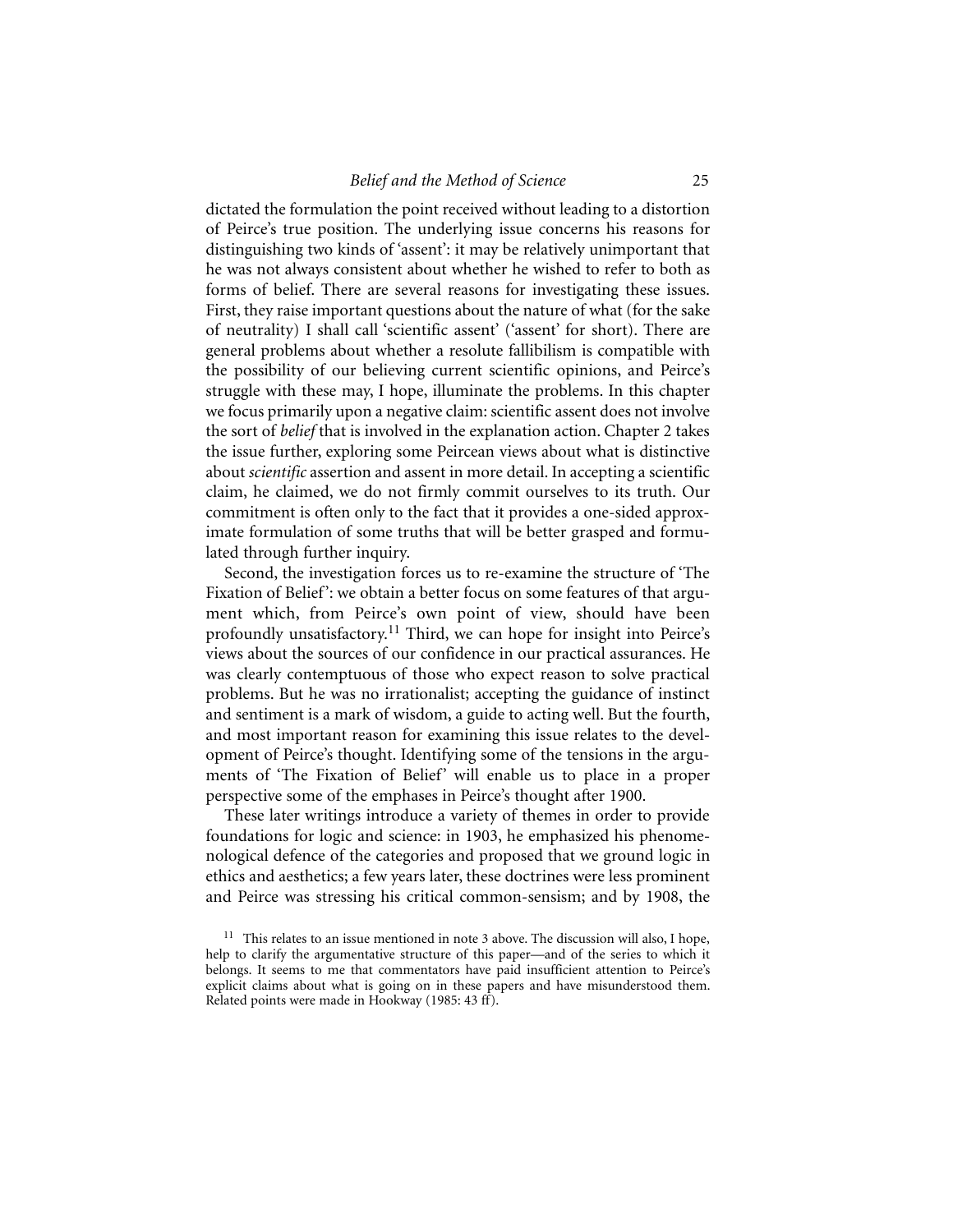role of religious belief in grounding science was receiving more attention. Examining the issues surrounding Peirce' s 'no-belief' thesis will clarify the tensions in his thought leading to these developments.<sup>12</sup>

In section 2, an attempt is made to formulate the 'no-belief' thesis and to see how it was supported. This leads (in section 3) to a more detailed discussion of the strategy of 'The Fixation of Belief', and an attempt to show that in 1877 Peirce lacked the resources to formulate issues about theory and practice that ought to have been (and indeed were) of concern to him. We then examine in more detail the conception of scientific assent which emerges in some of his later writings (section 4). Finally (section 5), an issue about theory, practice, and the practice of science is raised which, I shall suggest, forms the background for some of the later developments in Peirce's thinking.

#### **2. Belief: Causes and Reasons**

The position Peirce defended in 1898 suggested a distinction between 'full belief' which is linked to action and the 'vital' concerns of life, and 'scientific belief' (or 'assent'), which is not. We could approach the distinction in two ways: by examining Peirce's views about practice, and identifying what is distinctive about our cognitive response to vital questions; or by examining the special features of scientific assent. It would be a mistake to treat either route as fundamental: Peirce has distinctive views about both theory and practice and they independently contribute to his responses to these issues. His understanding of judgements of practice informs his philosophy of science; and his view of scientific rationality informs his philosophical account of practice.<sup>13</sup> In particular, we should resist the conclusion that Peirce's 'sentimentalist' view of practical decision was forced on him by his account of scientific reasoning; his moral conservatism was there from the beginning.<sup>14</sup>

How should we formulate the 'no-belief' thesis? Consider an agent *A*

<sup>&</sup>lt;sup>12</sup> This chapter is largely devoted to describing the tension I have referred to and to focusing on some issues underlying the 'no-belief<sup>5</sup> thesis. The role that Peirce assigns to sentiment and instinct in rationality is discussed more fully in Chapters 10 and 11.

<sup>&</sup>lt;sup>13</sup> For further discussion, see Skagestad (1981:  $46-7$ ).<br><sup>14</sup> This is most evident in his discussions of religious belief—which answers to a vital question. For example, in 'Critique of Positivism', written before 1870, we read that 'those beliefs which come to all men alike before reflection are generally true', and this is because 'the reasons which produce fallacies depend upon a conscious process of reasoning' (W2: 127–8). More passages of the same sort are presented and discussed in Chapter 11.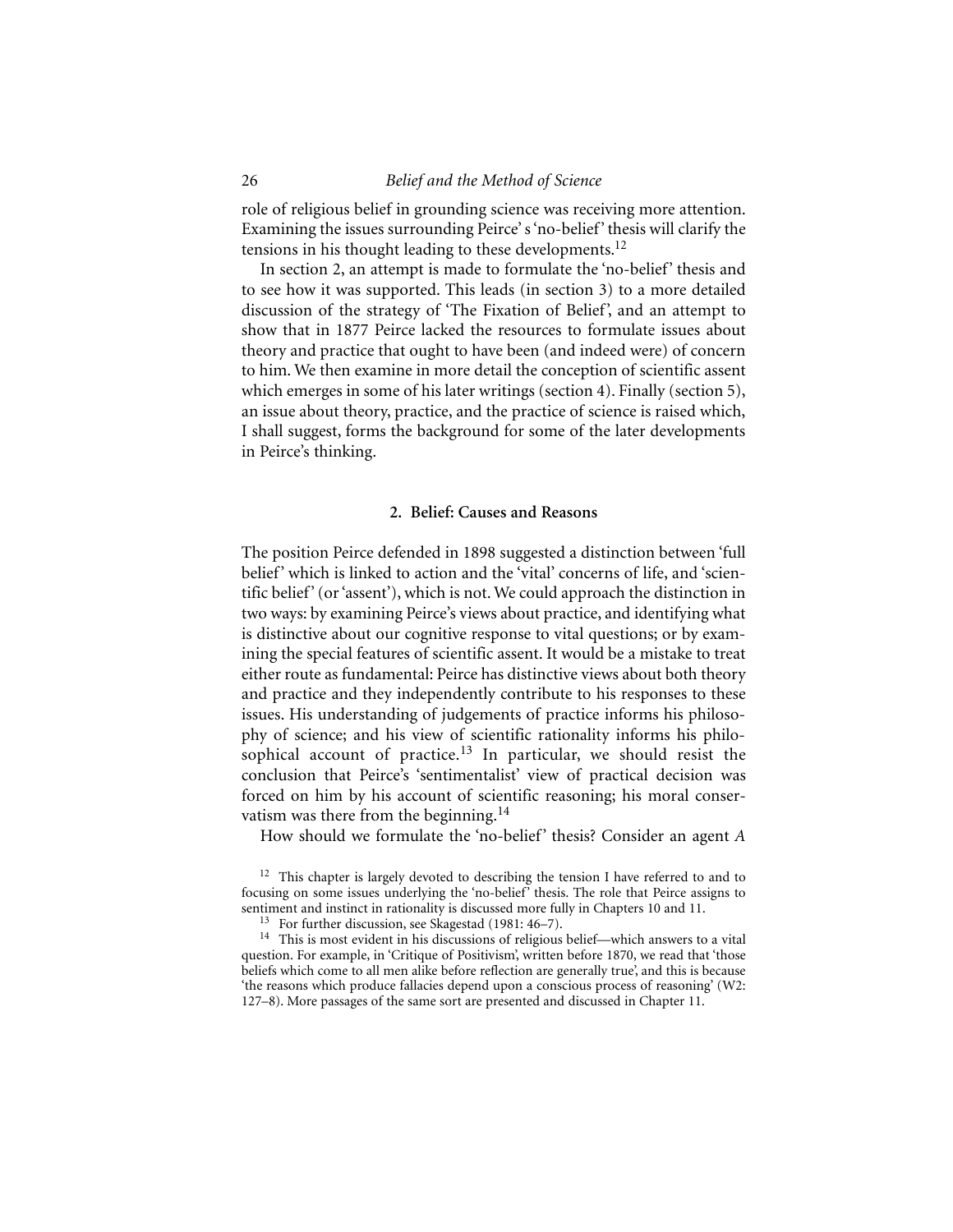who carries out scientific investigations. She proposes the hypothesis *H,* and tests it rigorously, eventually deciding that no further testing is required: the hypothesis is 'established truth'. The strongest version of the thesis holds:

(I) It is wrong for *A* to believe *H*.

We noted passages which appear to deny that *A* should make *H* the object of a 'full belief' (*CP* 1.635). Perhaps this means that it is merely wrong for her to be *certain* of it: in a fallibilist spirit, she can hold it to be probable even if it is not certain. Scientific propositions, Peirce said once, are 'but opinions at most' (ibid*.*), which suggests, in the light of the other quotation from *CP* 1.635 above, that we may act on them in insignificant matters but not in connection with vital matters. However, as is clear from *CP* 1.689, he denied that the scientific method could even attach probabilities to conclusions: it is as unscientific to regard a conclusion as *probable* as it is to judge it certain. Hence we could reformulate (I) as:

(Ia) It is wrong for *A* to take *H* to be certain or probable.

And a corollary of this appears to be:

(II) It is wrong to use *H* as a guide in answering practical or vital questions.

This is hard to accept. Why is it wrong to act on current scientific assurances? The suggestion that such assurances are but 'opinions at most' may indicate that it is permissible to act on them in relatively insignificant affairs:<sup>15</sup> why, then, should we ignore apparently relevant scientific information when confronting 'vital crises'? One answer is that if we employ scientific opinions in 'vital crises' we acquire an interest in their truth: the discovery that they are false might then be a source of dismay rather than glee at having pushed the human quest for truth one step further. In that case, drawing the distinction in terms of the relative 'significance' of the affairs on which we act would be misleading. Suppose that relying upon a scientific belief offered my best chance of escaping from a serious lifethreatening danger. Since such a crisis is momentary, I retain no interest in

<sup>&</sup>lt;sup>15</sup> But recall my comment above that Peirce seems to have thought that the scientific method does not even make conclusions probable.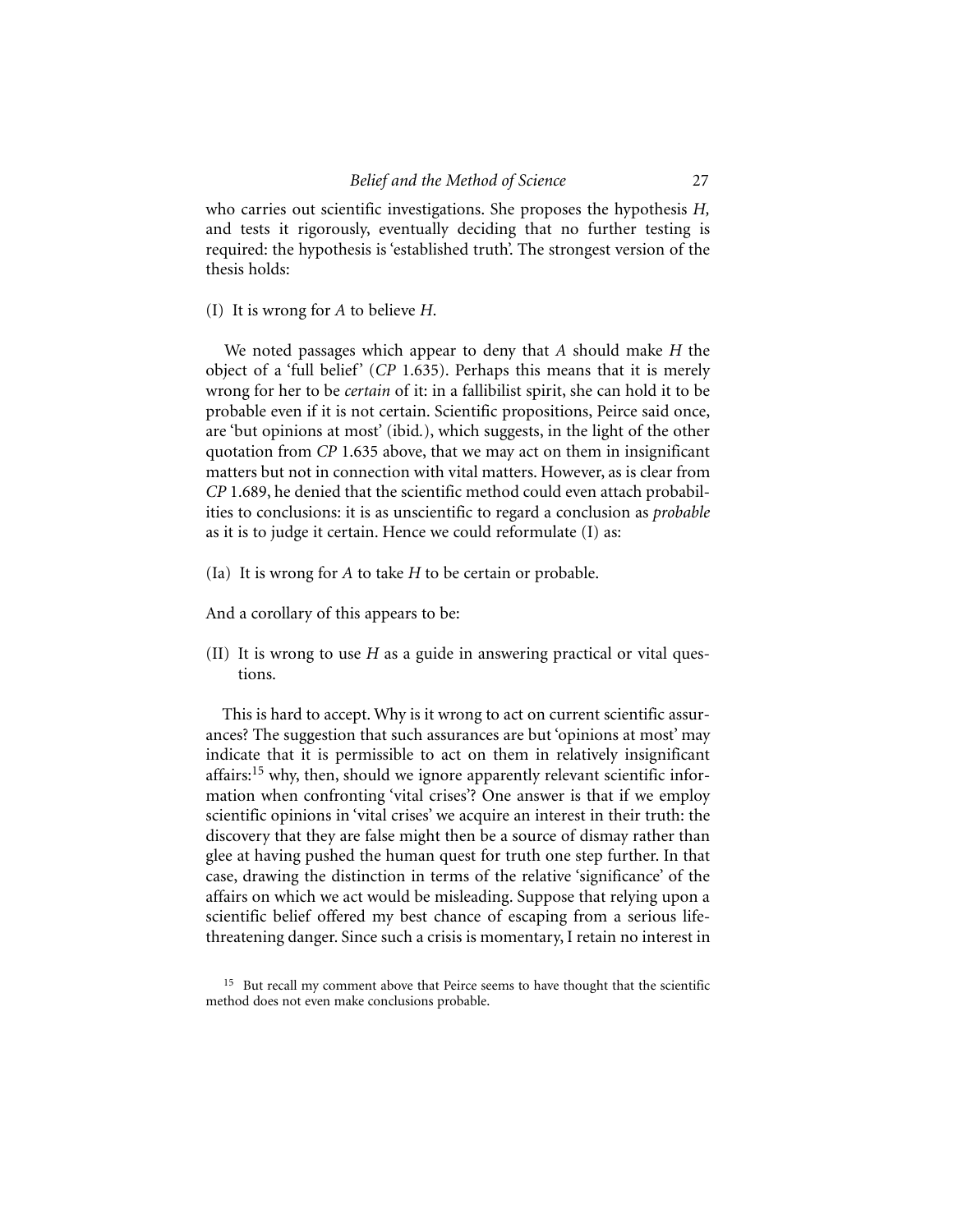the proposition's truth once I have reached safety and I could still welcome its refutation. Peirce's perception of the threat posed by live belief in scientific propositions focuses, it seems, upon the way in which my possessing an interest in the truth of a proposition would prevent my subjecting it to proper scientific scrutiny; and exercising a belief to resolve a one-off vital crisis need not affect that. A better example of using a scientific belief in connection with vital purposes would be the case of a micro-biologist who sinks his life savings in the commercial exploitation of his discoveries. We must avoid projects which are pursued alongside our scientific activities and which rest upon the approximate truth of scientific theories currently endorsed within the scientific tradition in which we work.

If that is all that is involved, then Peirce's anxieties seem excessive. If the theories are refuted, then the commercial projects will fail whatever the scientist's view of the matter; if they do not fail, then they do not depend strictly upon the theory in question. Moreover, since, as Peirce insists, science is a co-operative activity, there need be no risk to scientific progress in the fact that I have a commercial interest in a recent discovery so long as I have not persuaded all of my fellow inquirers to invest in my project. It is not obvious that the scientist's commercial venture will block the road of inquiry. Furthermore, Peirce often remarks that in certain circumstances it is rational to act on the basis of propositions that we do not believe but which we *hope* to be true.16 The prohibition on *belief* in scientific conclusions does not prohibit acting on the *hope* that they are true. In that case, (II) is not obviously a corollary of (I): but if (I) can be accepted while (II) is denied, the rationale for (I) (the 'no-belief' thesis) is very unclear.<sup>17</sup>

A weaker thesis would hold that Peircean scientists should not carry out scientific investigations *for the sake of* their applications. But even if we ought not to undertake investigations out of practical motives, it does not follow that we cannot believe their results. All that follows is that we should not adopt projects of various kinds: perhaps the 'man of science'

<sup>16</sup> See, for example, *CP* 2.113. This possibility seems relevant to the kinds of case that we have considered so far. Although Peirce invoked this possibility in order to argue that fundamental laws of logic are all hopes, (see, for example, *NEM*3: 371), the examples he uses to illustrate his point make clear that it has wider application. Of course, there may be limits to what can be achieved by *hopes*: it is doubtful, for example, that a Christian life

<sup>17</sup> When Peirce writes that 'the investigator who does not stand aloof from all intent to make practical applications will not only obstruct the advance of pure science, but, what is infinitely worse, he will endanger his own integrity and that of his readers' (*CP* 1.619), the strong impression is given that he is opposed to  $(II)$  as well as to  $(I)$ .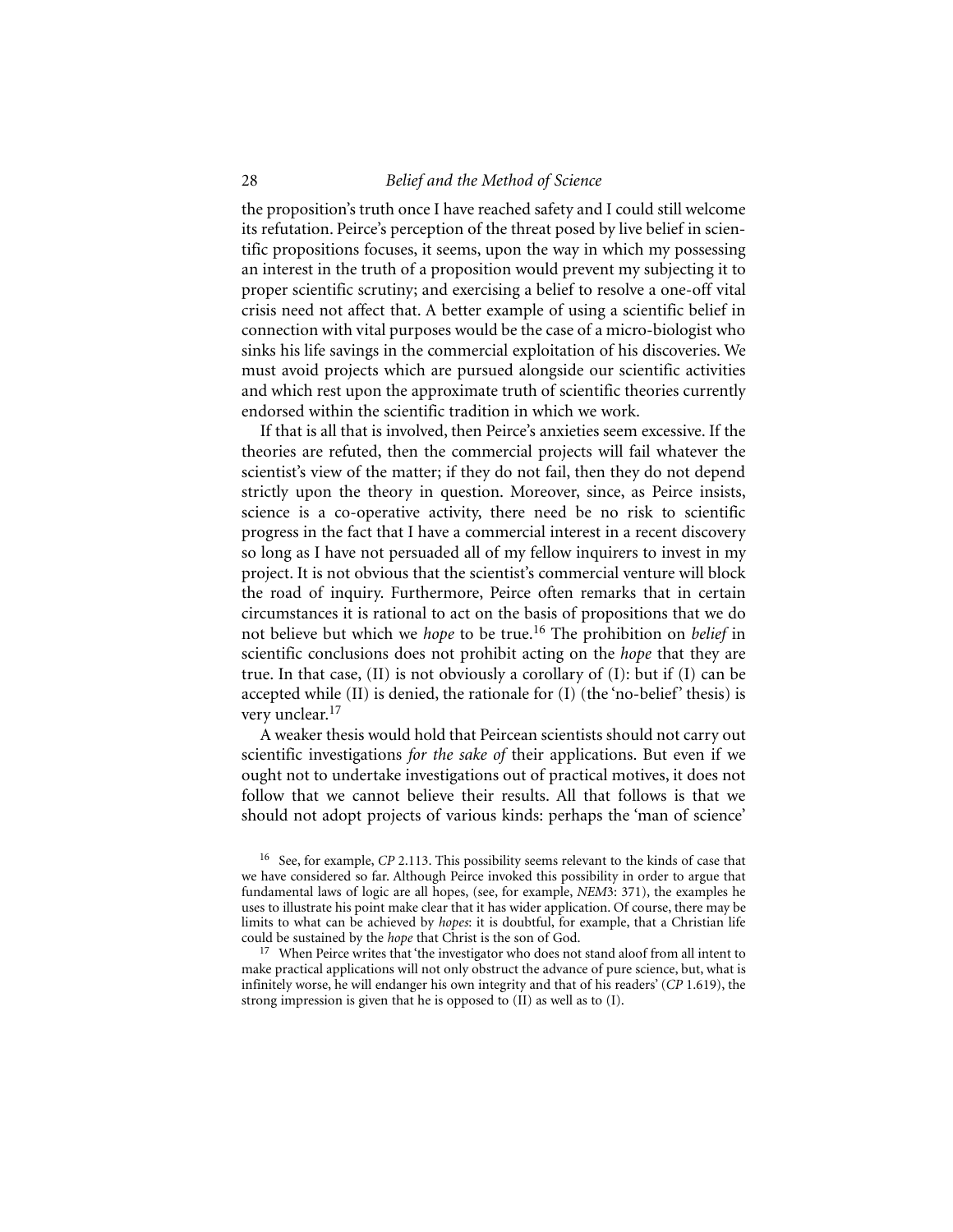should not make his scientific ventures subordinate to other fundamental projects; but so long as a scientist does not have mixed motives, there seems no obstacle to his believing his results.

Peirce's thesis leads to some implausible claims about applied or 'useful' science (like engineering and surgery). Such inquiry is useful, he tells us, 'only in an insignificant degree' and 'it still has a divine spark in which its petty practicality must be forgotten and forgiven':

But as soon as a proposition becomes vitally important—then in the first place it is sunk to the condition of a mere utensil; and in the second place, it ceases altogether to be scientific, because concerning matters of vital importance reasoning is at once an impertinence towards its subject-matter and a treason against itself. (*CP* 1.671)

Amid the exaggerated rhetoric, Peirce is pointing to an unresolved tension in the intellectual life of an applied scientist. Such inquirers must address questions of two distinct (but confusingly similar) kinds. First: has a particular proposal survived rigorous test sufficiently well that we may exempt it from further test for the time being and use it in theory construction and experimental design? Second: has the proposal been tested sufficiently that we may take it as 'established', applying it in our engineering or surgical practice? Peirce ought to hold that only the first of these is a properly scientific question; once we address the second, we enter the realm where reason is rationalization and instinct and sentiment rule. Logical self-control can be our guide in the first but not in the second. An affirmative answer to the first makes the proposition available for scientific purposes; an affirmative answer to the second makes it more generally available. If these two questions are not kept apart, one's logical integrity is compromised.

There is a useful discussion at *CP* 5.589 where Peirce is contrasting the attitudes towards facts that are appropriate for science and for practice. For the time being science can be content with theories which, it is aware, contain much that is arbitrary or subjective, while 'practice requires something to go upon, and it will be no consolation to it to know that it is on the path to objective truth'. And this is because, 'the actual truth it must have, or when it cannot attain certainty must at least have high probability, that is, must know that, though a few of its ventures may fail, the bulk of them will succeed'.

When an hypothesis has survived rigorous examination, we may reflect: 'this ground has held a long time without showing signs of yielding. I may hope that it will continue to hold for a great while longer.' According to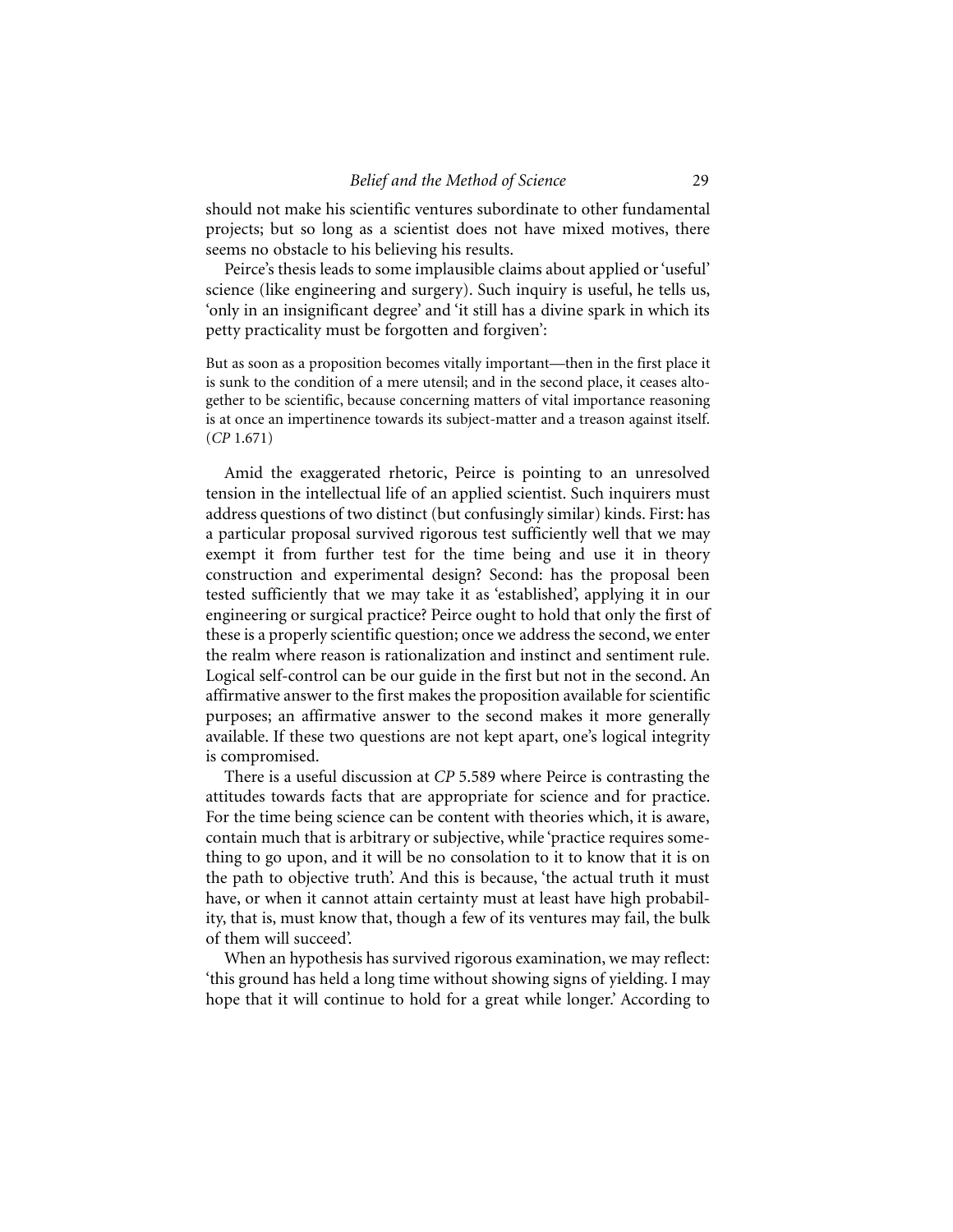### 30 *Belief and the Method of Science*

Peirce, this judgement is 'extra-scientific': it has no role in purely scientific endeavour. But it gives practice a basis for believing the hypothesis: 'I can safely presume that so it will be with the bulk of the cases in which I shall go upon the theory.' This step towards belief has no scientific importance:

Thus those retroductions which at length acquire such high degrees of certainty, so far as they are so probable, are not pure retroductions and do not belong to science, as such; while, so far as they are scientific and are pure retroductions, have no true probability and are not matters for belief . . . they are propositions into which the economy of endeavour prescribes that, for the time being, further inquiry shall cease. (*CP* 5.589)

We shall see below that Peirce's logic, his account of inquiry and selfcontrol, entails that reason (rational self-control) can never produce full belief. Belief (in the proper and usual sense) will always have causes over and above any reasons we may have for holding it. If we fully believe a proposition, it enters into a causal nexus other than that of rational selfcontrol: instinct and sentiment intrude to govern its formation. Since 'I would not allow sentiment or instinct any weight whatsoever in theoretical matters, not the slightest', $^{18}$  a theoretical proposition which is believed is to be treated with mistrust. For, in such a case, my acceptance of the proposition has causes other than those of which I am aware. It is under the sway of sentiment and instinct, and so I cannot feel confident of my ability to control my use of it and my acceptance of it. So what is wrong with full belief, from a scientific point of view, is that it is not subject to my control.

Peirce's arguments here depend upon the claim that, with respect to practical matters, sentiment and instinct rule: practical reflection is mere rationalization; the belief that we have reasons for acting as we do is 'selfdelusion'. Wisdom allows reflection to be tempered by instinct and sentiment.

Sentimentalism implies Conservatism; and it is of the essence of conservatism to refuse to push any practical principle to its extreme limits—including the principle of conservatism itself. We do not say that sentiment is never to be influenced by reason, nor that under no circumstances would we advocate radical reforms. We only say that the man who would allow his religious life to be wounded by any

<sup>18</sup> *CP* 1.634. As is emphasized in Chapter 9, this statement is an exaggeration of Peirce's considered position. He did allow a role for sentiment in logic and in the use of inductive reasoning.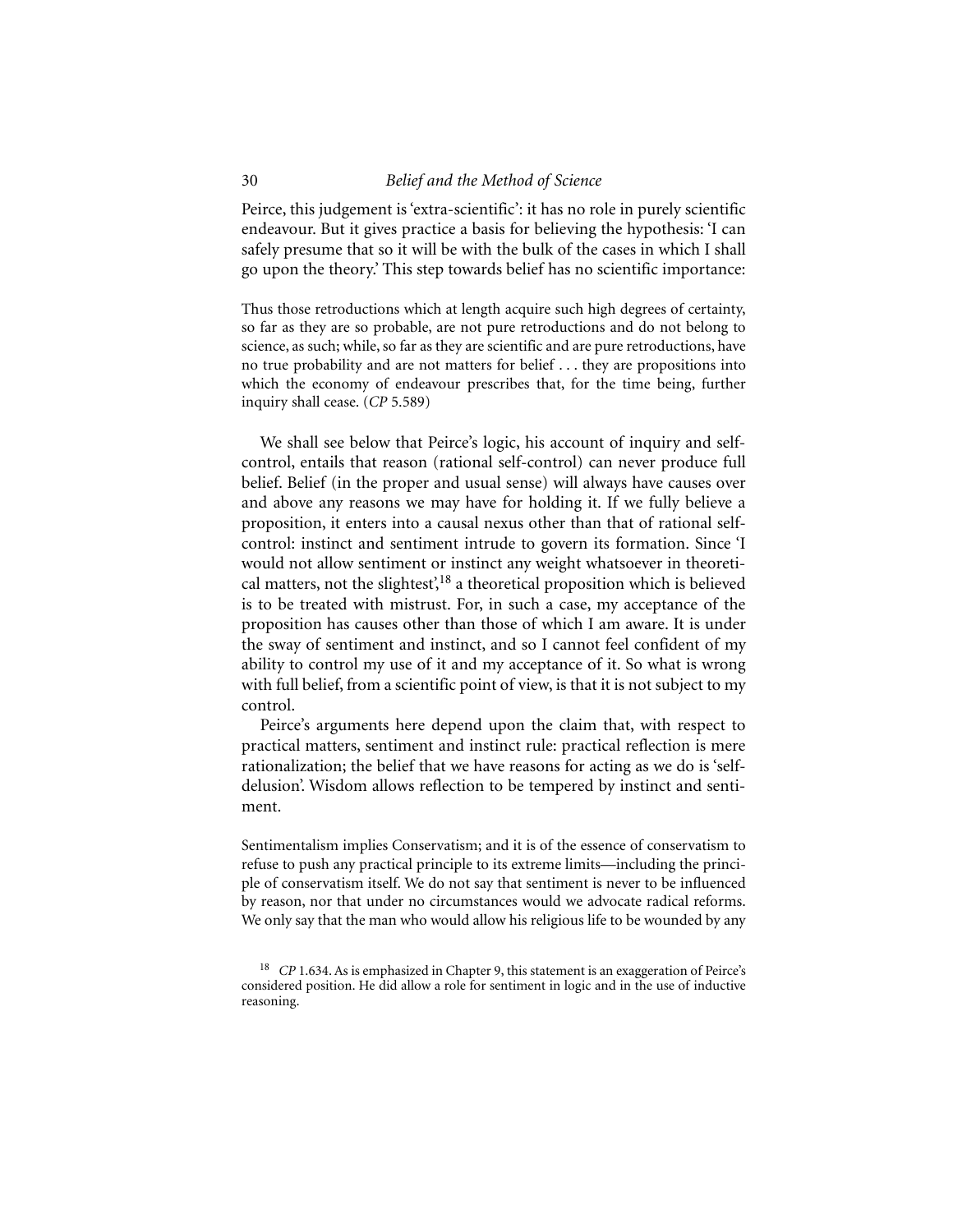sudden acceptance of a philosophy of religion or who would precipitately change his code of morals at the dictate of a philosophy of ethics . . . is a man who we should consider unwise. (MS 437:14)

Now it is a corollary of this that beliefs have causes which are not reasons for holding them, and for the most part we are not reflectively aware of what these causes actually are. We should guard against the temptation to exercise rational self-control in our practical activities. Once we *believe* a scientific hypothesis, our attitude towards it is affected by this extra-scientific causal nexus as well as by rational self-control. If science is to be the epitome of rational self-control, it requires us to understand the determinants of our attitudes to hypotheses. Belief compromises logical integrity by limiting self-control.

If this is what Peirce has in mind, it seems an over-reaction to a recognizable difficulty; indeed, Peirce's response to his problem seems utopian. It is hard to believe that human inquirers possess the self-control required to immunize their scientific opinions from the sorts of malign forces which would thus threaten their ability to subject these beliefs to rational self-control. But it is also hard to believe that the community of inquirers as a whole is not alert to the sorts of dangers here referred to; one's first reaction is that in most circumstances the result of failing to achieve such immunity is unlikely to block the road of inquiry. Moreover, we can acknowledge the diverse demands upon the judgement of applied scientists without concluding that logical integrity cannot be maintained through self-awareness and self-control.<sup>19</sup>

But what should we make of Peirce's claim that scientific assurances are 'but opinions at most' (*CP* 1.635)? Are they opinions or not even that? In the light of the interpretation offered, I suggest that opinions are beliefs about which we are tentative or uncommitted, in which case the grip of the causal processes which have transformed scientific assent into (weak)

<sup>19</sup> Peirce frequently returns to a particular kind of case where the existence of such a blockage may be found. Theologians attempt to use rational controlled inquiry in theorizing about religious matters, and they expect their inquiries to reach substantial conclusions on matters of doctrine. In Peirce's view, the results of their investigations are expected to make a difference to what the believer should believe, and to how he or she should live. Peirce holds that undertaking such projects denies the true character of religious belief and is a betrayal of the scientific or philosophical spirit: it tries to use reason where sentiment should rule. His sense that the resulting outlook is deeply dishonest, and his assurance of the purity of the motives of those possessed of the true scientific spirit, are reflected in his famous observation that he had never heard of someone who 'considerably increased human knowledge' being a criminal 'unless theology be knowledge' (*CP* 1.576).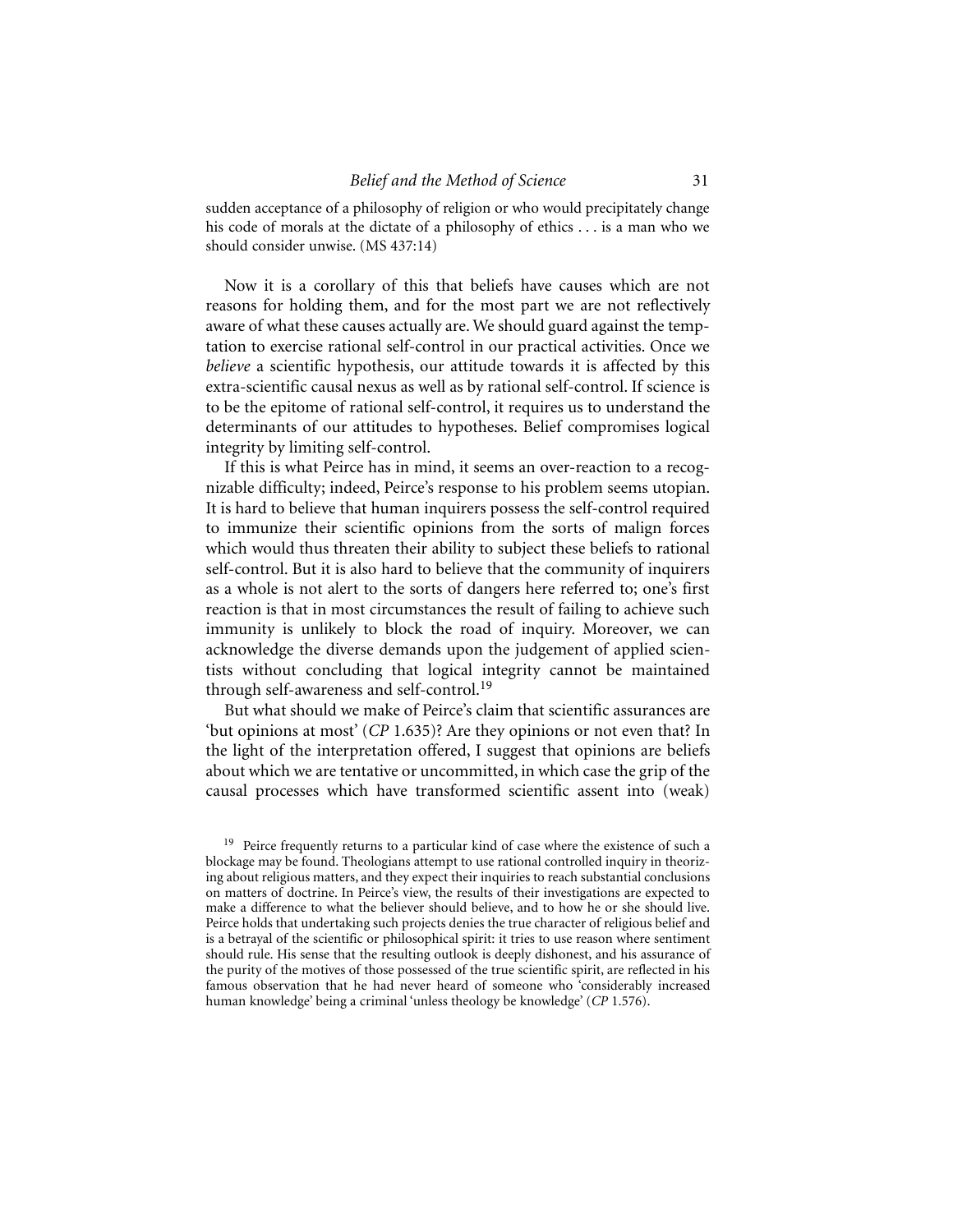belief will not be strong enough to inhibit the further operations of rational self-control. We might be psychologically incapable of preventing these processes giving rise to weak opinions, but scientific self-control requires us to be able to withstand processes which would produce anything stronger.

## **3. The Method of Science and 'The Fixation of Belief'**

As we noted in section 1, the claim that 'belief' has no place in science appears to conflict with the views of 'The Fixation of Belief'. I shall now turn to the arguments of that paper. If we read it with the later distinction in mind, we can gain insight into both. We can find the later claim about scientific belief prefigured there; but we shall also be able to locate a deeper and unresolved tension in the earlier discussion. I shall sketch two competing accounts of the strategy employed in that paper. My conclusion will be that both contain a partially correct account of what was going on, and that, *in 1877*, Peirce could not bring them together into a coherently structured whole. I should guard against misunderstanding here. The claim that there were tensions in the earlier position does not entail that Peirce was confused at the time. I suspect that he was fully aware of these tensions, and that they resulted from his inability, in the mid- to late 1870s, to solve some difficult problems about reference and reality. His other work at the time, and especially in the ensuing decade, can best be read as a concerted attempt to solve these problems. As he was aware, until he had solutions to them, his arguments for the position he defended would not be fully satisfying.20

In 'The Fixation of Belief', inquiry is described as a process initiated by the disturbance of a previously settled body of opinion. The doubt resulting from this disturbance motivates us to activities which come to an end once the uneasy state of doubt is replaced by the settled state of belief. Peirce evaluates some methods which promise to facilitate this process of inquiry. As is well known, four such methods are examined: three fail, and the method of science triumphs. The method of tenacity—'taking any answer to a question which we may fancy, and constantly reiterating it to ourselves, dwelling on all which may conduce to that belief, and learning

 $20$  The last three sentences of this paragraph are an addition to my original paper. This is explained in more detail in the Introduction, section 5. The ideas about the development of Peirce's work are taken further in Chapters 4 and 6. A very useful recent discussion of the interpretation of Peirce's intriguing paper is to be found in Anderson (1995: 82–115).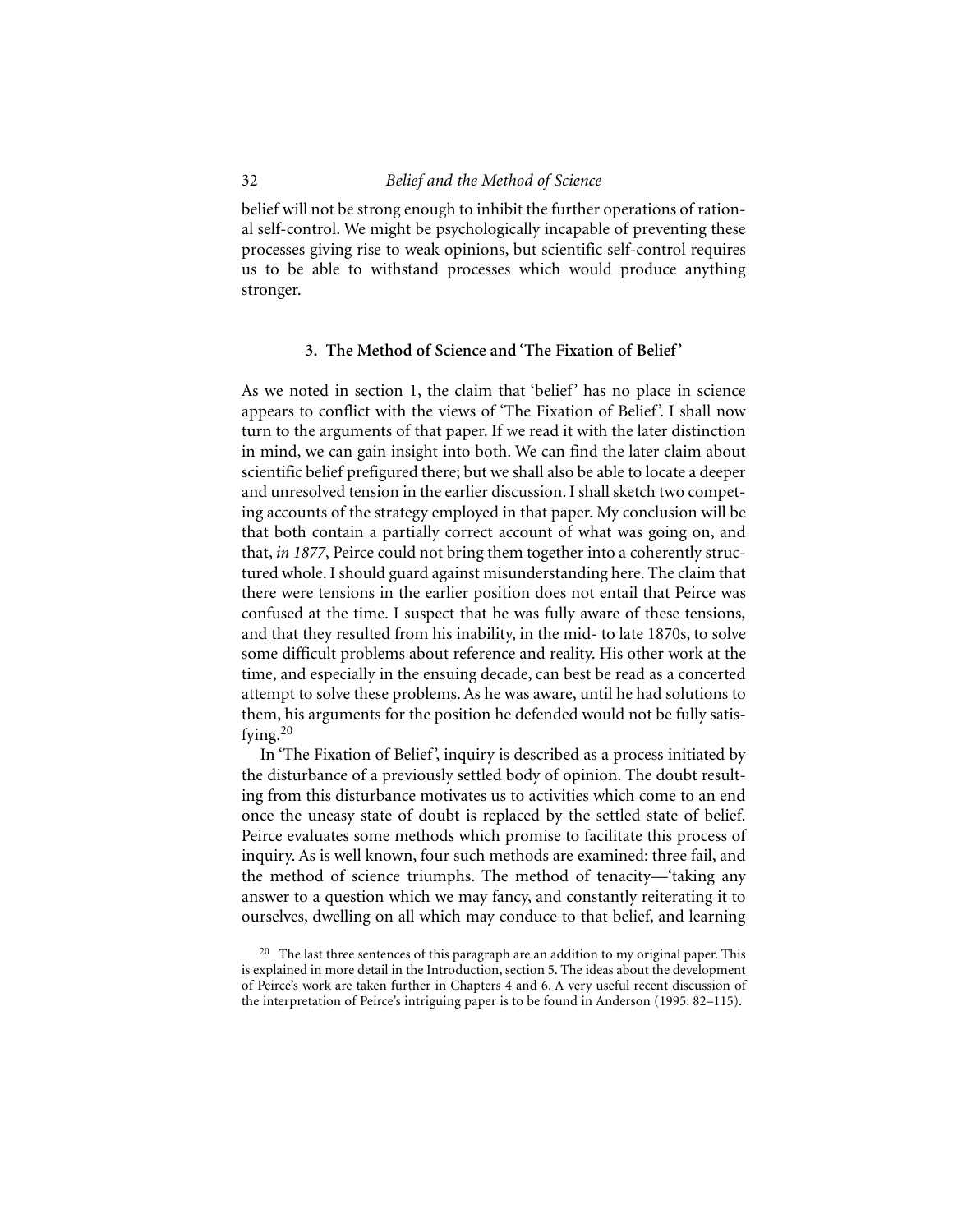to turn with contempt and hatred from anything which might disturb it' (W3: 248–9)—fails because we shall not be able to avoid meeting others with different opinions and that will inevitably shake our confidence. The method of authority advocates the creation of an institution whose role is 'to keep correct doctrines before the attention of the people, to reiterate them perpetually, and to teach them to the young; having at the same time power to prevent contrary doctrines from being taught, advocated or expressed' (W3: 250). This fails, we are told, for a similar reason: the institution cannot guarantee that we shall never encounter those who are not subject to our authority and this will lead us to view our opinions as arbitrary, thus unsettling them and producing doubt. Third comes the a priori method: 'let the action of natural preferences be unimpeded . . . and under their influence let men, conversing together and regarding matters in different lights, gradually develop opinions in harmony with natural causes' (W3: 252)*.* This fails through making the development of inquiry 'a matter of taste', submitting opinion to the dictates of fashion. Reflecting on differences in (for example) moral standards, Peirce 'cannot help seeing that . . . sentiments in their development will be very greatly determined by accidental causes'; and he continues:

Now, there are some people, among whom I must suppose that my reader is to be found, who, when they see that any belief of theirs is determined by any circumstance extraneous to the facts, will from that moment not merely admit in words that that belief is doubtful, but will experience a real doubt of it, so that it ceases to be a belief. (W3: 253)

In view of the discussion of the 1890s, this is a very surprising statement: Peirce appears to be saying that the fact that a belief originates in sentiment makes right-thinking inquirers doubt it. Twenty years later he thought otherwise. Surprisingly, appeals to common sense and sentiment can be found in writings from the  $1860s$  too.<sup>21</sup> But we must not interrupt the story: we seek a method 'by which our beliefs may be caused by nothing human, but by some external permanency—by something on which our thinking has no effect'. And so we adopt the method of science, using methods and rules only if they can be defended by reference to the fundamental hypothesis that:

There are real things, whose characters are entirely independent of our opinions about them; those realities affect our senses according to regular laws, and, though

<sup>21</sup> See note 14.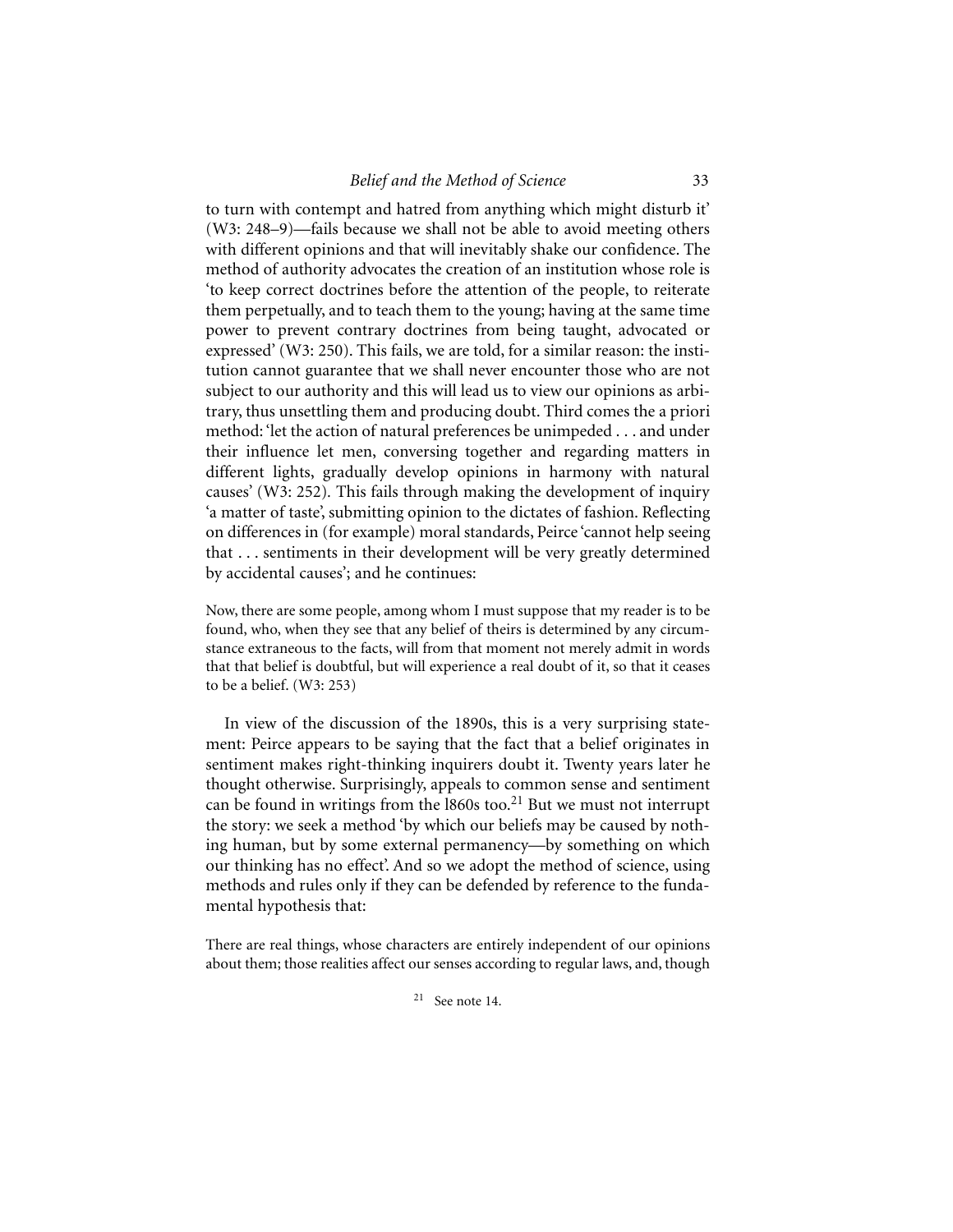our sensations are as different as our relations to the objects, yet, by taking advantage of the laws of perception, we can ascertain by reasoning how things really are, and any man, if he have sufficient experience and reason enough about it, will be led to the one true conclusion. (W3: 254)

Reflection on four competing methods of inquiry shows that only one of them is capable of being sustained: it provides a non-accidental source for our opinions, assuring us that any settled belief it provides will be truly stable.

I have presented this argument rather as Peirce himself does: we want secure stable 'fixed' belief, and we compare four methods according to how effective they will be at providing it. So understood, the argument rests upon what appear to be contingent (and not invariable) features of human psychology: meeting others with different opinions tends to shake our confidence in opinions that we hold to 'tenaciously'. It also leads Peirce to make a claim which, there is every reason to think, he did not believe: that sentiment should not be allowed to have a role in settling our opinions; his later work does not suggest that beliefs resulting from sentiment are weak, unstable, driven by fashion, and easily doubted.

If the argument is intended to work in this fashion, it involves another massive weakness. When Peirce's account of science is worked out in full detail, it turns out that by adopting the method of science we postpone the removal of doubt for the sake of a settlement of belief which is truly stable. Adoption of the method of science provides no guarantee that we shall settle belief in the short run: indeed, one of its ethical glories is supposed to be the way in which it involves a subordination of our personal interest to a search for a settlement of belief by a wider community of singleminded scientific investigators. Although settlement of belief on the matters that interest me may not be reached until long after my death, my small contribution to this process ensures that my life has not been in vain. In that case, it is reasonable to protest, I have not obtained what I was looking for. I sought a method for removing the irritation of doubt; and I triumphantly endorse a method which requires me to put up with it in the hope that when, eventually, it is removed, the removal will be permanent. Worse: if we accept the 'no-belief' thesis, it seems, the doubt may be removed but not be replaced by settled *belief at* all.

In practical matters—when we confront 'vital questions'—this seems highly unsatisfactory. In such cases it matters less that we obtain a settlement of opinion that will be permanently settled than that we obtain a reasonably secure verdict soon. Hence the argument of the later papers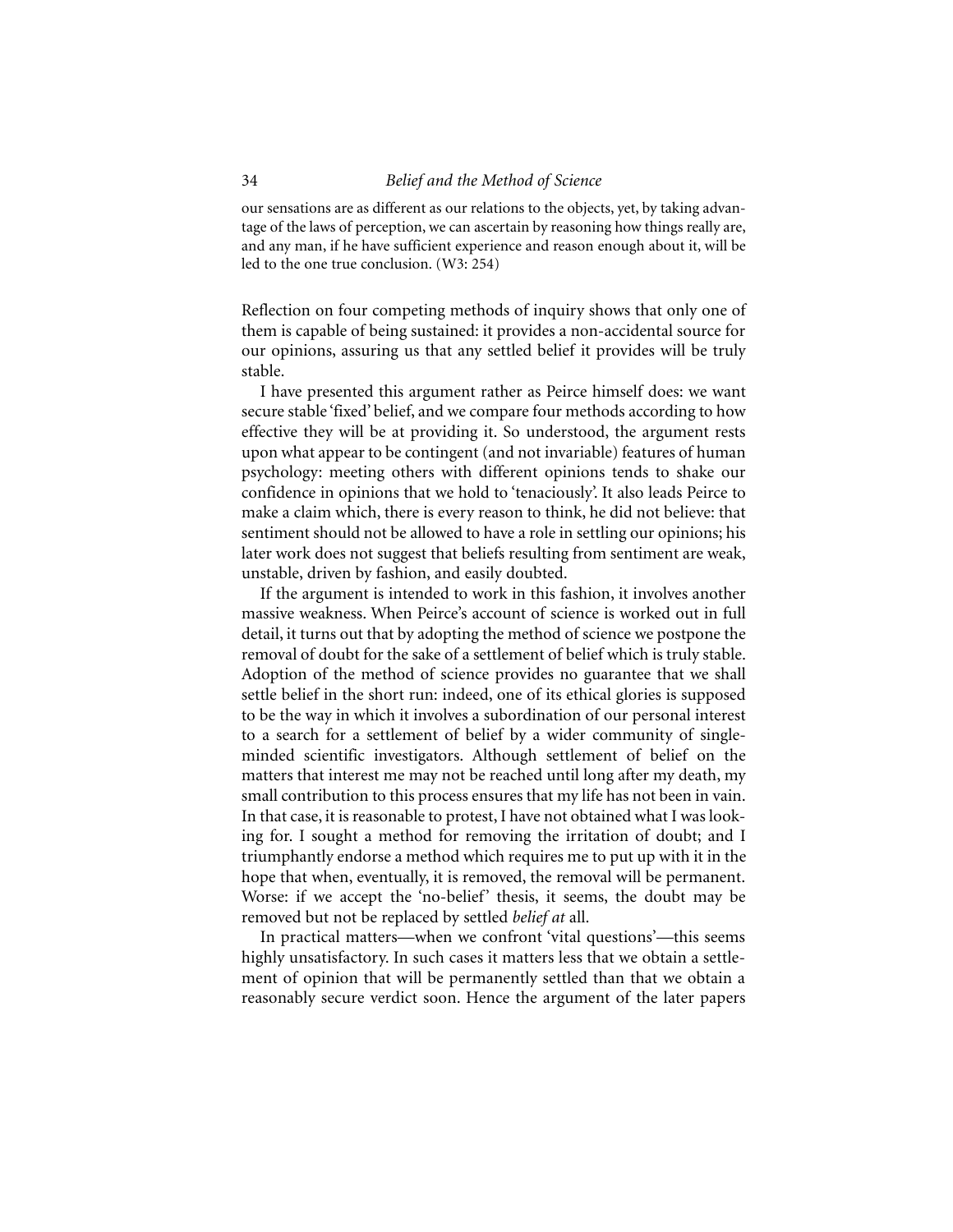advocates something like the a priori method in connection with vital questions. But according to the published argument of 'The Fixation of Belief', that ought to yield opinions which immediately succumb to doubt.

Although this way of reading 'The Fixation of Belief' is very common, I doubt that it is the right way to do so. The text itself contains remarks about the strategy adopted in the paper, and these suggest another interpretation which avoids some of the troubling consequences just described. In section II, Peirce addresses the question of how to establish the correctness of logical principles. He proposes that certain guiding principles 'are necessarily taken for granted in asking whether a certain conclusion follows from certain premises'; and he argues that 'rules of reasoning which are deduced from the very idea of the process are the ones which are most essential', claiming that 'so long as [reasoning] conforms to these, it will, at least, not lead to false conclusions from true premises' (W3: 246). There is much evidence that Peirce takes himself to be carrying out such a 'deduction' in 'The Fixation of Belief' and the papers which follow it in the 'Illustrations of the Logic of Science'. His illustration of the 'facts from which logic starts out' begins:

It is implied, for instance, that there are such states as doubt and belief—that a passage from one to the other is possible, the object of thought remaining the same, and that this transition is subject to some rules which all minds alike are bound by. As these are facts which we must already know before we can have any clear conception of reasoning at all, it cannot be supposed to be any longer of much interest to inquire into their truth or falsity. (W3: 246)

When, towards the end of the paper, Peirce summarizes the evidence for the merits of the method of science, different styles of argument are employed. One is empirical: we are invited to be impressed by the triumphs of the method of science, particularly when we have noted that we unthinkingly use it much of the time for everyday investigations. Another is logical or presuppositional: the fundamental hypothesis of the method of science is involved in those facts taken for granted by the 'logical question':

The feeling that gives rise to any method of fixing belief is a dissatisfaction at two repugnant propositions. But here already is a vague concession that there is some one thing to which a proposition should conform. Nobody, therefore, can really doubt that there are realities, or, if he did, doubt would not be a source of dissatisfaction. The hypothesis, therefore, is one which every mind admits. (W3: 254)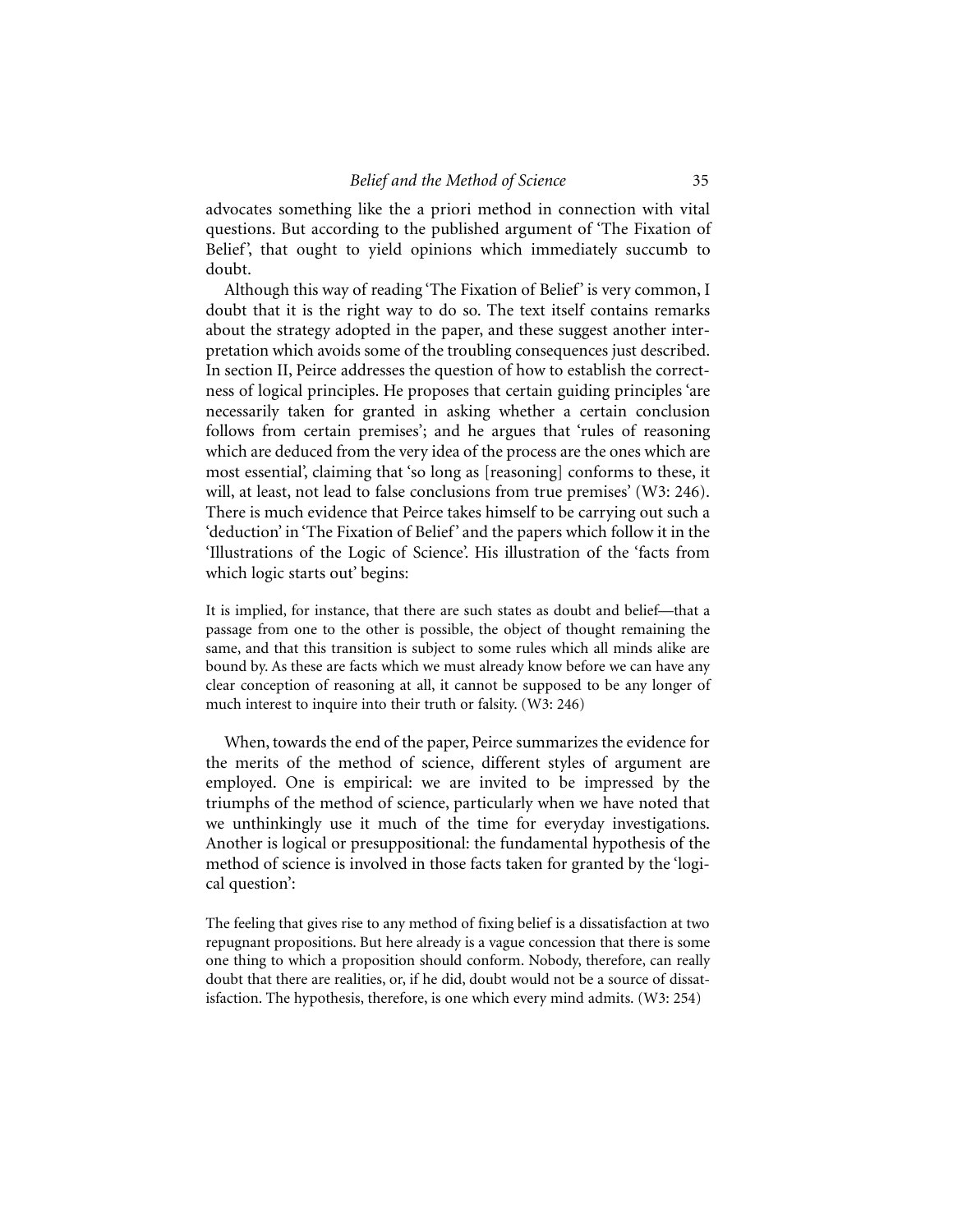One would then expect Peirce to claim that the hypothesis of reality is either itself one of the presuppositions of logic or is deducible from them. The flaws of the other methods all stem from the fact that they deny some feature of the method of science and are thus at odds with the presuppositions of the logical question. In that case, it is not so much the 'social impulse' that overthrows the earlier methods as the fact that they conflict with the underlying presuppositions of both the method of science and the logical question: the social impulse is merely evidence of that fact. If the presupposition of the method of science is indeed a presupposition of inquiry or of 'the logical question', then this would explain the power of the social impulse to constrain our opinions.

The two descriptions of what is going on in 'The Fixation of Belief' treat it as addressing different questions. The first claims that Peirce is asking:

1. Which methods of inquiry is it possible to adopt?

while the second identifies his problem as:

2. Which methods of inquiry can be vindicated by reference to the presuppositions of the logical question?

Peirce's strategy is to assume that the answer to question (1) will provide evidence in support of an answer to question (2). The later lectures suggest that this is a mistake: it is possible, and often desirable, to use methods which cannot be vindicated by reference to the presuppositions of logic.<sup>22</sup> At best, question (2) shares an answer with question (3):

3. Which methods is it possible to adopt in inquiries that are subjected to reflective rational monitoring and control?

So long as we decline to submit our modes of belief formation to reflective, rational monitoring and control, then the methods of tenacity and

 $22$  The position is slightly more complicated than this allows. Peirce probably holds that logical reflection can persuade us that, in connection with vital issues, we ought to trust opinions that are not grounded in logical self-control. Skagestad seems to suggest this when he says 'for the purpose of making decisive practical choices, instinct is a better guide than reason' (1981: 207) and cites Peirce's claim that animals, which never reason about vital matters, 'very rarely fall into error of any kind, and *never* into a vitally important one' (*CP* 1.649). For example, reason may explain that we are wise to *hope* that our sentiments will put us into harmony with truth and reason. Since this view would legitimate reliance on the a priori method only because doing so can receive a vindication which is more properly scientific, the general point stands.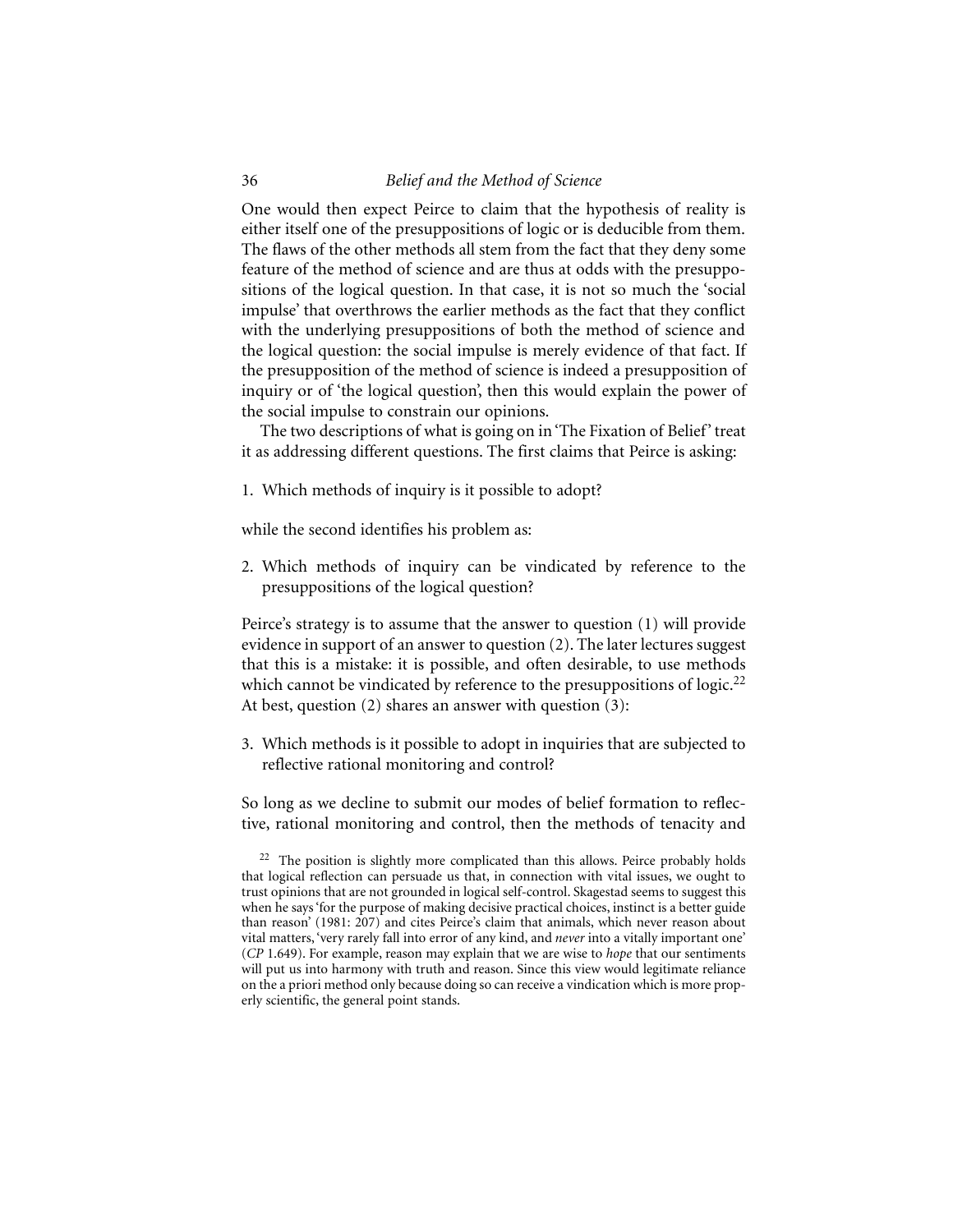authority and the a priori method might work. The weakness of Peirce's strategy of argument is that, if it works, it appears to be unreasonable (or 'unwise', or indeed impossible) to resist the demand that we exercise rational monitoring and reflective control in connection with all of our beliefs.

A brief digression concerning why Peirce's argument had this character is in order. Part of the story is that at the time of writing the 'Illustrations of the Logic of Science', Peirce was unable to give his philosophical 'system' the systematic grounding in semiotics and the theory of categories that it required: hence, he was still struggling to find satisfying arguments for positions that he was reasonably confident were correct.<sup>23</sup>

Another part of the story concerns Peirce's complex relations to Kant. He saw himself as a broadly Kantian philosopher, who wanted to correct Kant's logic and improve on his system of categories. This makes it unsurprising that he would be interested in hunting down the presuppositions of logic, attaching importance to the fact that some proposition is presupposed by the logical question. In spite of this, however, he wanted to reject the transcendental method: showing that something was a presupposition of logic was no guarantee of its truth.24 He repudiated the idea of a priori philosophical derivations; he insisted that philosophy had to be, in some fashion, scientific. Yet, we have seen, his project involves identifying what are, in some way, presuppositions. Hence, during the 1870s, he moved uneasily between at least three kinds of claim about their status: they are presuppositions of reasoning; they can be vindicated by a kind of empirical argument; and no proof of them is required because everybody believes them. If he could show that the method of science somehow reflected a presupposition of reasoning, he could hold that it is possible (and indeed wise) to turn one's back on reflective reasoning in some areas of one's life. Everyone (in principle) could acknowledge that if we were to submit some question to an investigation subject to full rational selfcontrol, the method of science would have to be followed. But it might be possible to decline to submit some questions to such an investigation. Even in the 1870s, I suspect, Peirce wanted to say this. But, at that stage, methodological uncertainty prevented him from seeing clearly how he should or could defend this claim. This may also be responsible for the ambivalence exhibited in Peirce's comments, in those papers, about the merits of the other three methods (see W3: 255).

<sup>&</sup>lt;sup>23</sup> See Hookway (1988*a*) and Chapter 4.<br><sup>24</sup> For discussion of Peirce's attitudes towards the use of transcendental strategies in philosophy, see Oehler (1987) and Chapters 7 and 12.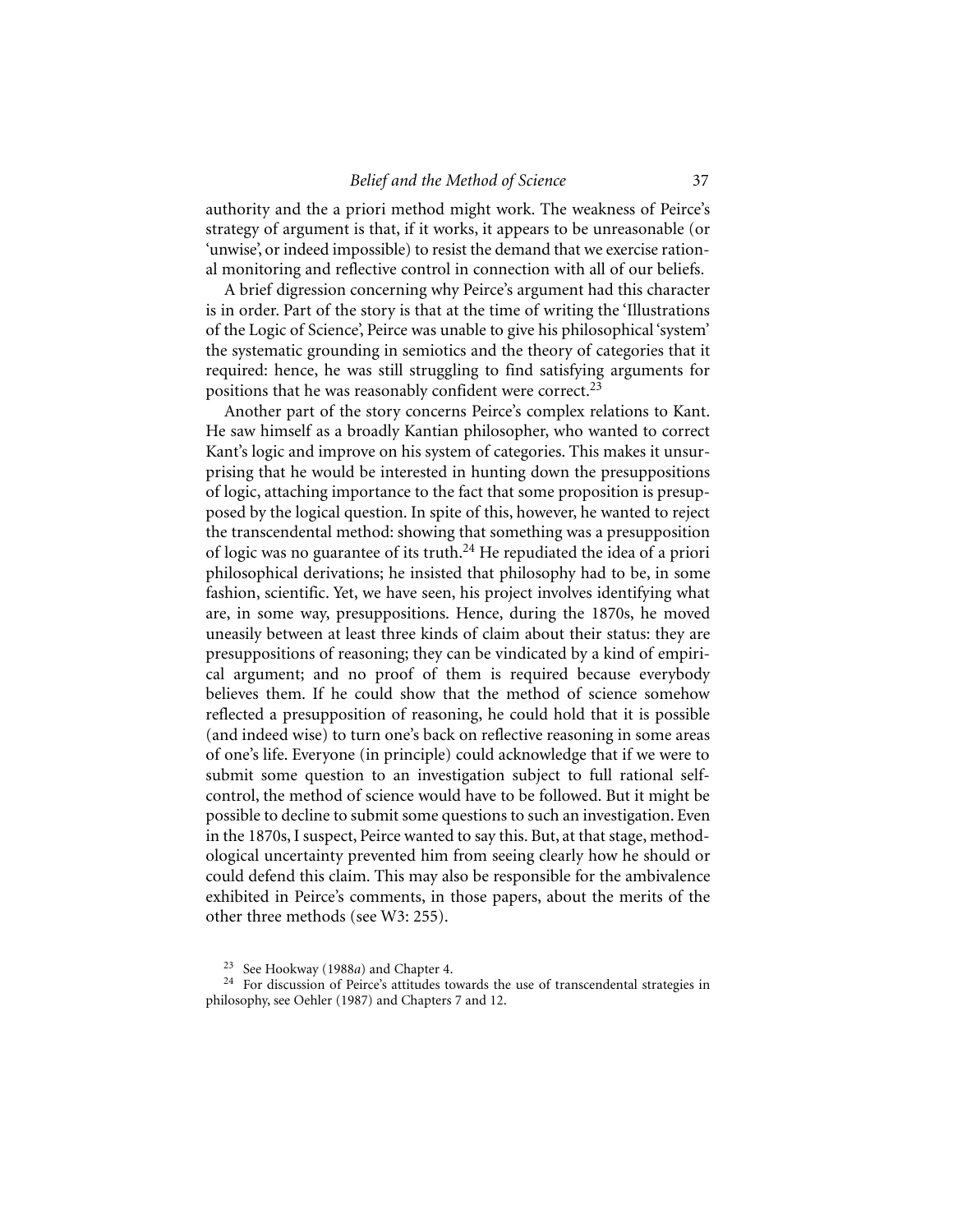#### **4. Belief: Scientific Assent**

The special character of scientific acceptance has two related sources. First, as we have seen, someone imbued with the true scientific spirit welcomes the refutation of 'established' views: anything identifiable as the elimination of error is embraced as a contribution to progress. Second, there is the special character of Peirce's logical vindication of the scientific method. Peirce believed he could show that adopting the scientific method, trusting abductive suggestions and submitting them to inductive testing, was a good strategy for contributing to scientific progress. A community of inquirers who proceeded in this fashion was fated eventually to reach the truth about the questions they raised. But logic could offer no reason for supposing that conclusions recommended by the scientific method at any particular time were true. There is no justification of the short-run reliability of induction: at best, we can say that the wealth of human experience over many thousands of years has ensured that the short-run reliability of induction in ordinary affairs of life is an instinctive or common-sense belief. In the short run, induction causes beliefs but does not, properly speaking, justify them: when we trust induction in the short run, the a priori method of fixing belief, trusting what seems reasonable or what it is natural to believe, is ultimately responsible for our believing what we do.

This ought to suggest that we should never cease inductively testing hypotheses; even observational claims should be subjected to endless empirical testing. All we can say of a scientific proposition is that, so far, it has not been refuted. In that case, there would be no such thing as scientific belief, but science would have a very odd character. It is not clear we could ever test a hypothesis, because we have to accept reports of experimental results in order to treat them as refuting current theories. Since experimental design depends upon current theory, experimentation would seem to be impossible too. And we would not be able to decide that a theory has survived severe testing and could be included in the list of 'established truths' to be used in formulating new theories and in constructing experiments. The question of the character of scientific assent concerns what our attitude to a proposition should be when we remove it from the list of propositions currently under test, and include it in the list of propositions that may be relied upon in testing other hypotheses. Ordinary experience suggests that we would then judge that, in all probability, the hypothesis is approximately true, although subsequent developments may lead us to revise or refine it, or to see it as a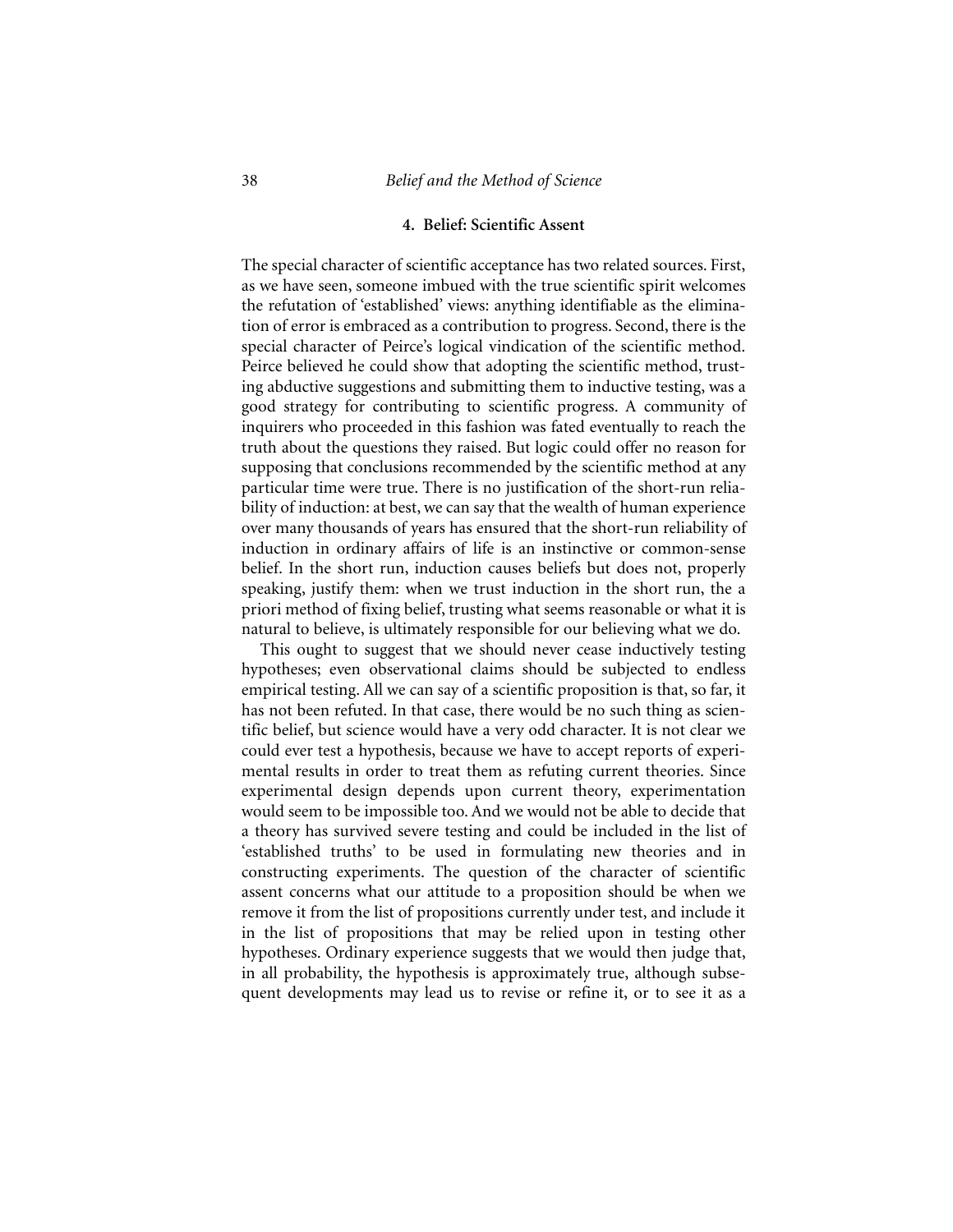limited special case of some more inclusive body of laws. The alternative picture is that we make a practical judgement which involves no commitment to the probable or approximate truth of the proposition: ceasing testing this proposition at this stage of inquiry will be the best means of making progress eventually towards the truth. In that case, we take up an 'as-if' attitude towards the possible truth of the proposition: it is now good to treat the world as if this proposition is true; but we have no right to believe that it actually is true. We might hope that it is approximately true, but that attitude shares with the practical as-if response a highly qualified, tentative, and detached relation to the proposition.<sup>25</sup> And, indeed, given the overall flavour of Peirce's philosophy of science, we might think that such a hope is unnecessary: at best we should hope that 'assenting' to the proposition will be useful as a way of making progress towards the truth.

This accords with another theme in Peirce's philosophy that became prominent during the 1890s; his increasing insistence that logical principles have the status of hopes (*NEM* 4: 19). Whenever we attempt to investigate a question, we hope that it has an answer, that convergence on one opinion would result in the long run of such investigations; we hope that we are sufficiently attuned to reality, that investigating hypotheses that seem plausible to us will serve as a useful means to reaching, sooner or later, the truth. We hope that contributing to the growth of knowledge will prove a fulfilling and satisfying project, and so on. Once again, we take a highly detached attitude towards our scientific commitments; and this is of a piece with the claim that science has no place for belief.

This connects nicely with the Kantian streak in Peirce's strategy that was noted in the last section. If showing that something is a presupposition of logic does not justify us in believing it, it can ground the hope that it is true: 'the true presuppositions are merely hopes' (*NEM* 4:19). So not only do current scientific results and currently approved theories function as objects of a kind of assent which is not straightforwardly cognitive, but so do the fundamental commitments which ground our acceptance of the scientific method and our adoption of the project of contributing to scientific knowledge: 'what is properly and usually called belief . . . has no place in science at all' (*CP* 1.635; *RLT*: 112).

 $25$  To avoid misunderstanding, I should point out that adopting an 'as if' attitude towards *current* theories is compatible with scientific realism. In fact, the detached attitude which it involves requires a realist view of theories: the scientist wants to accept a theory only if it is true, and she is aware that the current theory is accepted in the absence of any assurance that it meets this requirement. This issue is discussed further in Chapter 2, 4, and 5.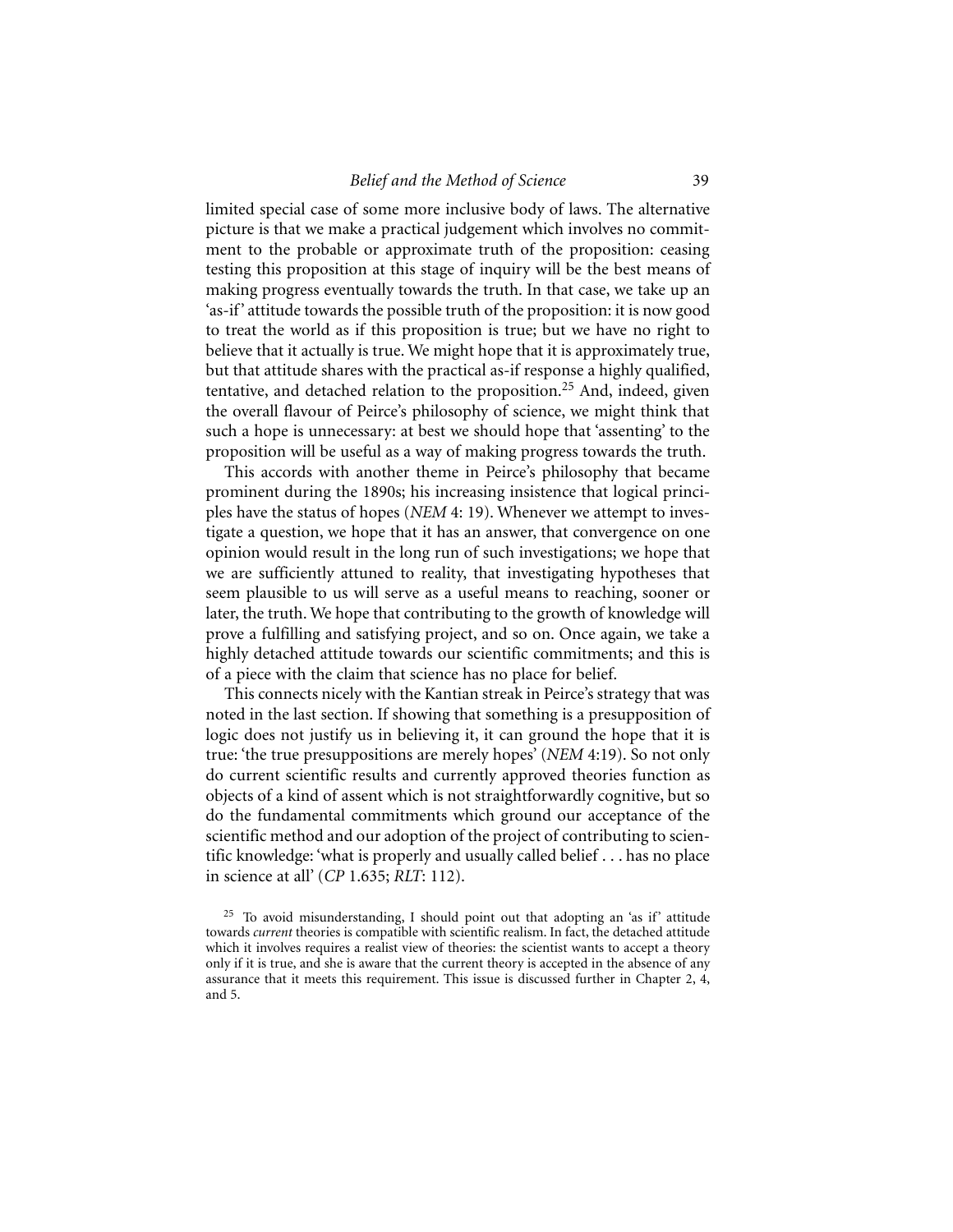This seems a very unsatisfactory position. Peirce often speaks of the scientist's commitment to the growth of knowledge in almost apocalyptic terms. Consider a passage from 'The Fixation of Belief':

The genius of a man's logical method should be loved and reverenced as his bride, whom he has chosen from all the world. He need not contemn the others; on the contrary, he may honor them deeply, and in doing so he only honors her the more. But she is the one he has chosen, and he knows that he was right in making that choice. And having made it, he will work and fight for her, and will not complain that there are blows to take, hoping there may be as many and as hard to give, and will strive to be the worthy knight and champion of her from the blaze of whose splendors he draws his inspiration and his courage. (W3: 257)

The problem is that if one's assurance that progress can be made and that one is contributing to it amount to no more than a *hope*, if belief has no role in science, it is hard to see how he can 'know he was right in making that choice'. How can such detached and uncertain commitments motivate someone to continue to try to contribute to scientific activity? To return to a problem raised in our discussion of 'The Fixation of Belief': if we seek a method for removing the irritation of doubt, why should we so readily embrace a method which postpones the satisfaction we seek, holding out no more than the hope that the result of such self-denial will be an eventual settlement of opinion that will be more truly stable. If a hope is genuinely to motivate us to make inquiry our fundamental project, then, we are likely to think, some causal, psychological process must transform the hope into a living belief. And unless we believe that our currently accepted theories are likely to prove approximately correct, it is hard to understand what can motivate us to sustain our commitment to inquiry.

## **5. Confidence: The Life of Science**

One way to challenge this sharp distinction between science and practice would be to deny the autonomy of theoretical science. John Dewey, for example, probably held that we can appreciate the value of theoretical investigations only when we place them in the context of inquiries designed to effect a real transformation in existential conditions, in response to vital concerns. The problem I am concerned with remains even if we grant Peirce the autonomy of pure theoretical inquiry. I want to suggest that his distinction between theory and practice cannot be formulated in the kind of terms he used in the 1890s.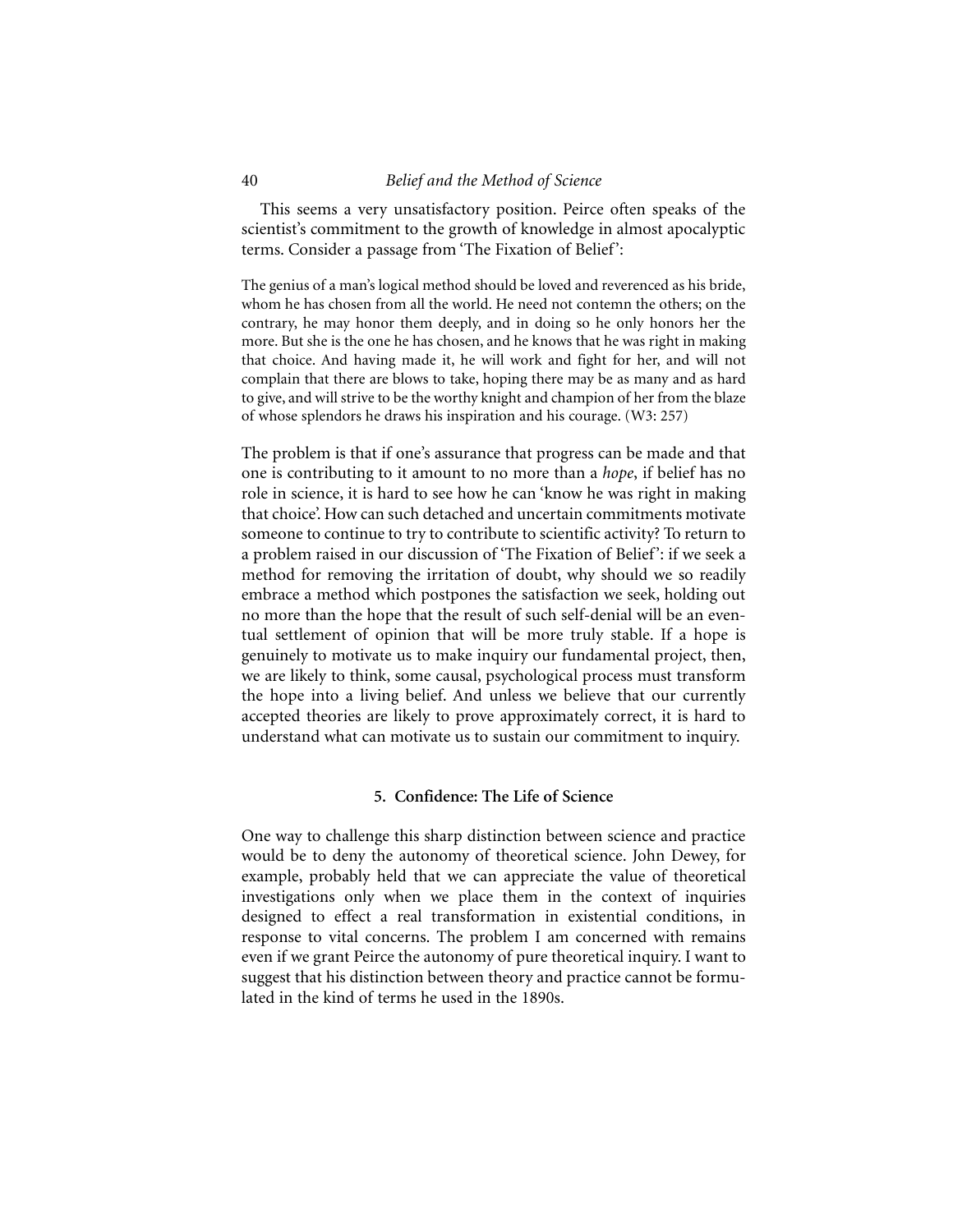Among the most pressing vital questions confronting an individual are those about what fundamental ends to adopt: which projects should we allow to give shape and meaning to our lives? Failure in such projects will be interpreted as failure in one's life. The questions of whether to be a scientist or philosopher, an engineer or surgeon, whether to live contentedly without ambition, and so on, are clearly among such vital questions. In that case, the decision to seek to exercise maximal rational self-control, using the method of science in order to contribute to our knowledge of reality, is a response to a vital question. In view of our comments about the argument of 'The Fixation of Belief', two difficulties face reflection about whether to adopt this project. We face, first, the question of how it is possible to adopt this project: since our fundamental motivation is to find a method for the settlement of belief, how can we be content with a method which promises very stable eventual settlement of belief but which holds out no assured prospect of stable settlement in the short run. The argument rests upon assumptions about human motivation which are neither stated nor defended. Second, if the argument of 'The Fixation of Belief' can be made to work, and if, as we have seen, it exploits the strategy of showing that only the method of science can be adopted for the stable settlement of belief, then, how is it possible to adopt a fundamental project other than contributing to science and philosophy? Furthermore, if both kinds of project are possible, how are we to choose between them? If the matter is to be settled by self-controlled rational inquiry, then, we might feel, the crucial decision has already been taken before one considers the question of how to live. Moreover, if self-controlled rational inquiry is involved, Peirce was wrong to deny its relevance to vital questions. If he is to be consistent, Peirce ought to hold that it is base and sordid to rely upon self-controlled rational inquiry when we settle such fundamental and vital issues. But if, as with other vital questions, we are guided by sentiment and instinct, then Peirce's denial that sentiment and instinct have a role in science is compromised. One passage in a draft of the 1898 lectures indicates recognition of these problems: if he were prepared to make an exception to his claim that scientific inquiry cannot be vitally important, he would 'make that exception in favour of logic; for the reason that if we fall into the error of believing that vitally important questions are to be decided by reasoning, the only hope of salvation lives in formal logic, which demonstrates its own ultimate subordination to sentiment' (*CP* 1.672). But this important insight is not developed in these writings.

Decisions about fundamental projects can be revoked; we can wonder whether to continue with our current projects, reflecting on their value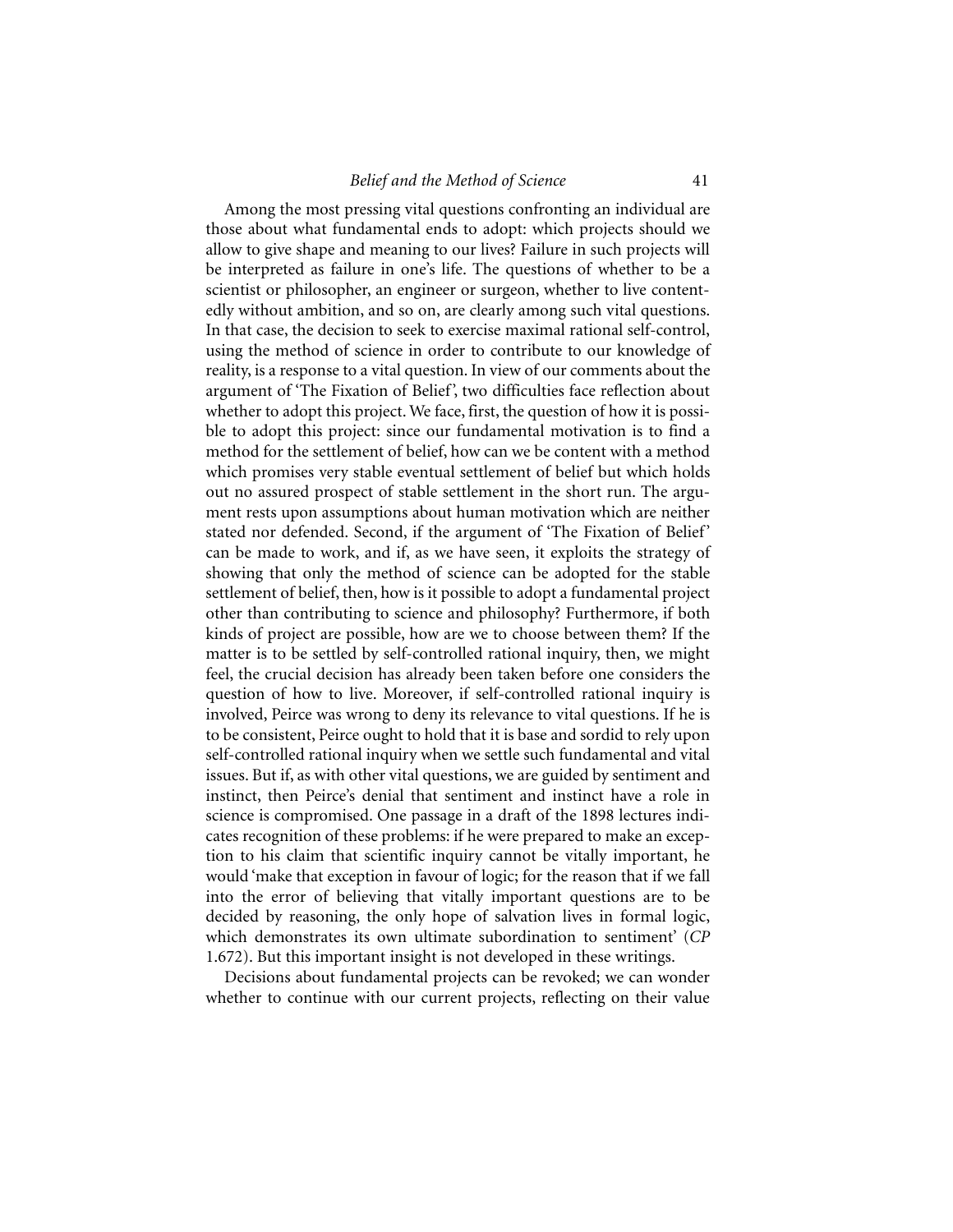and on the value of our own contribution to them. And once we have adopted 'the life of science', decisions about which disciplines to work in, which specialities to enter, and which problems to tackle produce vital dilemmas which are not wholly solved by reference to the exigencies of funding. If these are 'vital' questions, then it would be 'intellectual betrayal' to expect scientific reflection to solve them. Such questions call for an answer that produces living belief. In that case, for Peirce, they cannot be answered without the aid of sentiment, instinct, and common sense. The scientist must be *confident* that the life of science is a possible one, that it can be (and will be) a rewarding one, that the contributions he or she is making are of value, and so on: this must be full belief, because it has to determine action in response to vital questions—it determines how the individual decides to live.

We see here, once again, the limitations of the perspective that Peirce had obtained when he wrote 'The Fixation of Belief'. Reading that paper suggests that adoption of the method of science is the only possibility: we (quite generally) cannot sustain use of the other methods. In that case, the question what motivation we might have for devoting our lives to the exercise of the method of science and rational self-control seems to have little sense. From reading that paper, one would think that there was no alternative to adopting the method of science. In his later work, Peirce was forced to take seriously the fact that in many areas of life rational selfcontrol has limited application. But during the 1890s, it seems to me, he had still not fully faced up to the question of how it is possible to live the life of science. How can we have the confidence in our contributions which is required if we are to be able to make a serious commitment to the life of science?

It is, of course, an oversimplification to deny that there is a serious response to these issues before 1900, but we can conclude that they were not addressed in 'The Fixation of Belief' or in the papers in which Peirce defended the 'no-belief' thesis.26 A number of themes prominent in Peirce's thought after 1900 contribute to a more sophisticated understanding of the 'practice of theoretical science'. Although examining them

<sup>26</sup> A striking example of a fusion of sentiment and logic from the 1870s is Peirce's insistence that probabilistic reasoning depends on the logical sentiments of 'faith, hope and charity' ( $W3: 281-5$ ). But it should be noted that this occurs in the context of a strained (1877) attempt to deal with the relations of theory and practice: it can only be rational for me to rely on probabilities in connection with a particular case (a vital question) if my *sentiments* express my rational identification with the indefinite community of scientists. In 1898, we may suppose, Peirce would have seen this as a misguided attempt to show that rational considerations have a bearing on vital issues. See Chapter 9.